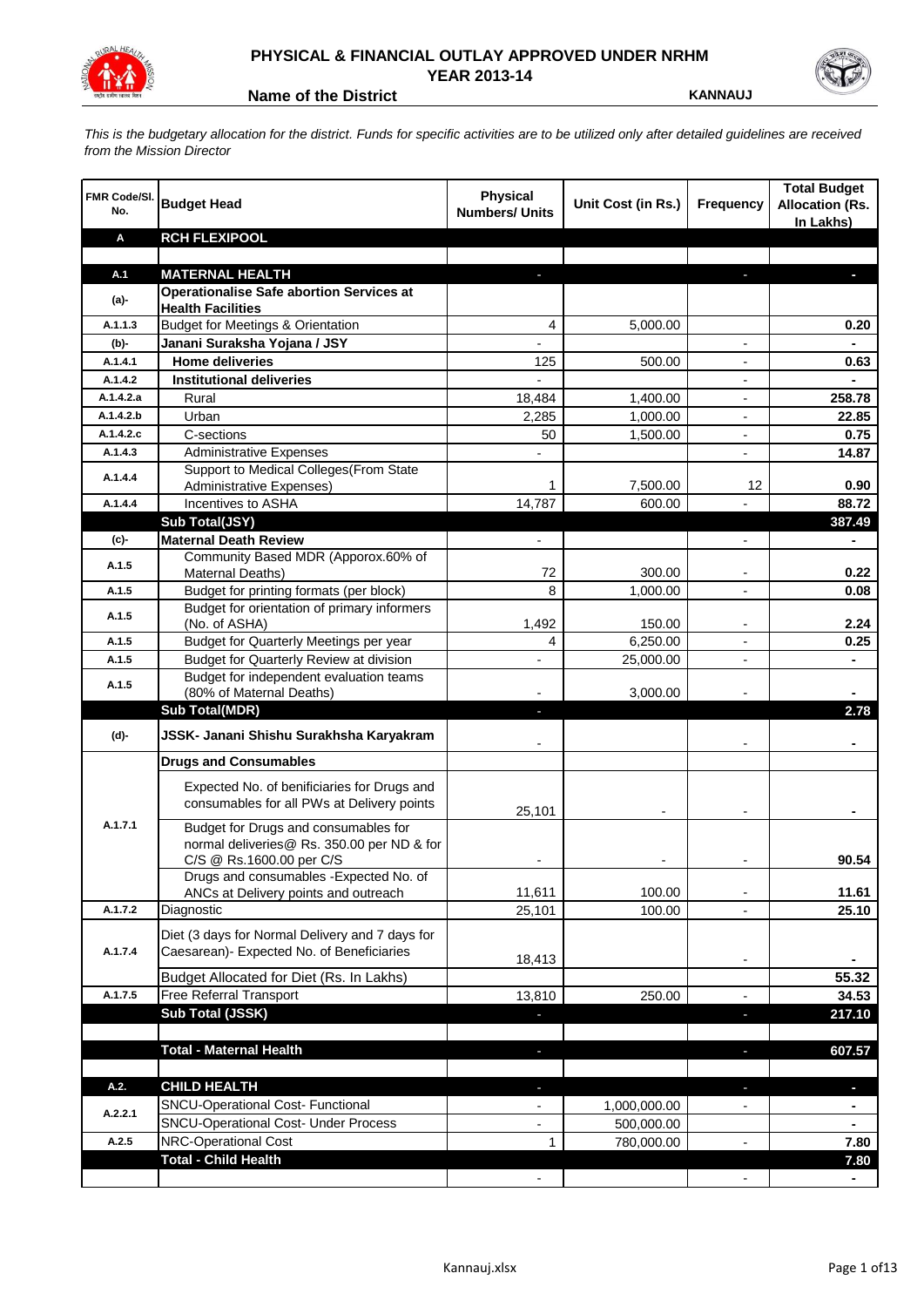| FMR Code/SI.<br>No.  | <b>Budget Head</b>                                                                                                                                                                                                                                                                                            | Physical<br><b>Numbers/ Units</b>                    | Unit Cost (in Rs.) | <b>Frequency</b>              | <b>Total Budget</b><br><b>Allocation (Rs.</b><br>In Lakhs) |
|----------------------|---------------------------------------------------------------------------------------------------------------------------------------------------------------------------------------------------------------------------------------------------------------------------------------------------------------|------------------------------------------------------|--------------------|-------------------------------|------------------------------------------------------------|
| A.3                  | <b>FAMILY PLANNING</b>                                                                                                                                                                                                                                                                                        | $\sim$                                               |                    | $\blacksquare$                | $\sim$                                                     |
| A.3.1                | <b>Terminal/Limiting Methods</b>                                                                                                                                                                                                                                                                              |                                                      |                    |                               |                                                            |
| A.3.1.1              | Orientation workshop, dissemination of<br>manuals on FP standards & quality<br>assurance of sterilisation services, fixed day<br>planning meeting                                                                                                                                                             | 1                                                    | 25,000.00          | $\overline{\phantom{a}}$      | 0.25                                                       |
| A.3.1.2              | Female Sterilisation Camps Proposed                                                                                                                                                                                                                                                                           | 96                                                   | 2,000.00           |                               | 1.92                                                       |
| A.3.1.3              | <b>NSV Camps Proposed</b>                                                                                                                                                                                                                                                                                     | 48                                                   | 3,500.00           |                               | 1.68                                                       |
| A.3.1.4              | <b>Compensation for Female Sterilisation</b>                                                                                                                                                                                                                                                                  | 2,000                                                | 1,000.00           | $\overline{\phantom{a}}$      | 20.00                                                      |
| A.3.1.5              | Compensation for male sterilization/NSV<br>Acceptance                                                                                                                                                                                                                                                         | 500                                                  | 1,500.00           |                               | 7.50                                                       |
| A.3.1.6              | Orientation Workshop on accreditation of<br>private providers to provide sterilization<br>services                                                                                                                                                                                                            | 1                                                    | 10,000.00          | $\blacksquare$                | 0.10                                                       |
| A.3.2                | <b>Spacing Methods</b>                                                                                                                                                                                                                                                                                        |                                                      |                    |                               | ä,                                                         |
| A.3.2.2              | IUD services at health facilities (including<br>fixed day services at Sub Centres-L1)                                                                                                                                                                                                                         | 20                                                   | 3,000.00           | $\overline{\phantom{a}}$      | 0.60                                                       |
| A.3.2.3              | IUD services at health facilities (including<br>fixed day services at Sub Centre-L1 ) No. of<br><b>IUCD</b> insertions                                                                                                                                                                                        | 26,632                                               | 20.00              |                               | 5.33                                                       |
| A.3.3                | POL for Family Planning/ Others (including<br>additional mobility support to surgeon's team<br>if req)-Budget given according to total nos.<br>of Female Sterilization Camps.                                                                                                                                 | 96                                                   | 1,000.00           |                               | 0.96                                                       |
| A.3.5.2              | <b>Performance rewards</b>                                                                                                                                                                                                                                                                                    |                                                      |                    |                               |                                                            |
|                      | Division level: Rs. 11.25 Lakh @ Rs.<br>62,500/- per division (Rs.20,000 for 1st, Rs.<br>15,000 for 2nd and Rs. 10,000 for 3rd<br>position for best performing tubectomy<br>surgeon at each division, Rs. 15,000 for<br>best performing NSV surgeon, and Rs.2000/-<br>for best SN and Rs.500/- for best ANM). |                                                      |                    |                               |                                                            |
|                      |                                                                                                                                                                                                                                                                                                               |                                                      | 62,500.00          |                               | ۰                                                          |
| A.3.5.3              | World Population Day' celebration                                                                                                                                                                                                                                                                             |                                                      |                    |                               |                                                            |
|                      | For District level activities                                                                                                                                                                                                                                                                                 | 1                                                    | 100,000.00         |                               | 1.00                                                       |
|                      | For Block level activities                                                                                                                                                                                                                                                                                    | 8                                                    | 10,000.00          | $\blacksquare$                | 0.80                                                       |
| A.3.5.4<br>A.3.5.4.2 | Other strategies/ activities<br>Orientation of district nodal officers for<br>change in FP Beema Policy-No. of<br>Workshops                                                                                                                                                                                   | 1                                                    | 10,000.00          |                               | 0.10                                                       |
|                      | <b>Total -Family Planning</b>                                                                                                                                                                                                                                                                                 | $\overline{\phantom{a}}$<br>$\overline{\phantom{a}}$ |                    | ٠<br>$\overline{\phantom{a}}$ | 40.24                                                      |
| A.4                  | ADOLESCENT REPRODUCTIVE AND<br><b>SEXUAL HEALTH / ARSH</b>                                                                                                                                                                                                                                                    |                                                      |                    | $\blacksquare$                |                                                            |
| A.4.1.4              | <b>Operating Expenses</b>                                                                                                                                                                                                                                                                                     |                                                      |                    |                               |                                                            |
|                      | For Existing Clinics                                                                                                                                                                                                                                                                                          | $\blacksquare$                                       | 2,500.00           | 12                            | ۰                                                          |
| A.4.2                | <b>School Health programme</b>                                                                                                                                                                                                                                                                                | $\blacksquare$                                       |                    | $\overline{a}$                |                                                            |
| A.4.2.1              | Dissemination of Guidelines for School<br>Health Programme (14 Nos. for each Block<br>and 7 Nos. for District Level)                                                                                                                                                                                          | 119                                                  | 75.00              | 1                             | 0.09                                                       |
| A.4.2.2              | Convergence Meeting at Block level (Twice<br>in a year)                                                                                                                                                                                                                                                       | 8                                                    | 2,500.00           | 2                             | 0.40                                                       |
| A.4.2.3              | Mobility Support (For Block Level)                                                                                                                                                                                                                                                                            | 8                                                    | 25,000.00          | 6                             | 12.00                                                      |
| A.4.3                | Other strategies/activities                                                                                                                                                                                                                                                                                   | $\overline{\phantom{a}}$                             |                    | -                             | ۰                                                          |
| A.4.3.2              | <b>Menstrual Hygiene</b>                                                                                                                                                                                                                                                                                      | $\overline{\phantom{a}}$                             |                    | ٠                             | $\blacksquare$                                             |
|                      | No.of Blocks                                                                                                                                                                                                                                                                                                  | $\overline{\phantom{a}}$                             |                    |                               |                                                            |
|                      | No.of ASHAs                                                                                                                                                                                                                                                                                                   | $\overline{\phantom{a}}$                             |                    |                               |                                                            |
|                      | One Planning & Sensitization meeting at<br>Dist.level @Rs.5000/-meeting                                                                                                                                                                                                                                       |                                                      | 5,000.00           |                               |                                                            |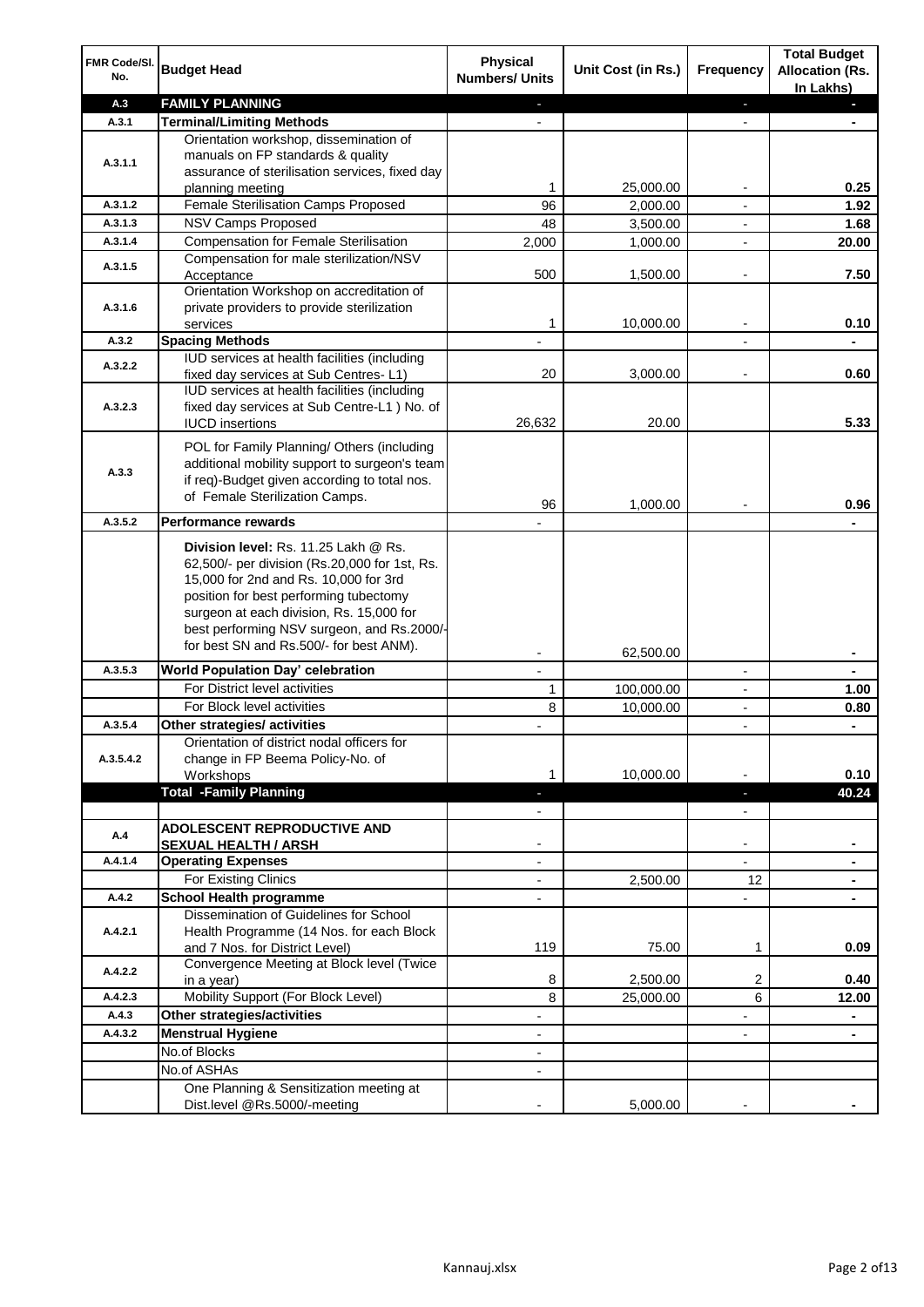| FMR Code/SI.<br>No.        | <b>Budget Head</b>                                                                                                                                        | Physical<br><b>Numbers/ Units</b> | Unit Cost (in Rs.)     | Frequency                | <b>Total Budget</b><br><b>Allocation (Rs.</b><br>In Lakhs) |
|----------------------------|-----------------------------------------------------------------------------------------------------------------------------------------------------------|-----------------------------------|------------------------|--------------------------|------------------------------------------------------------|
|                            | One Review & Refresher meeting at<br>Dist.level @Rs.5000/-meeting                                                                                         |                                   | 5,000.00               |                          |                                                            |
|                            | Reporting Register for District & Blocks                                                                                                                  |                                   |                        |                          |                                                            |
|                            | @Rs.30/-register                                                                                                                                          |                                   | 30.00                  |                          |                                                            |
|                            | Reporting Register for ASHA @Rs.30/-regist                                                                                                                |                                   | 30.00                  |                          |                                                            |
|                            | Storage Almirahs for District & Blocks<br>@Rs.5000/- Almirahs                                                                                             | $\blacksquare$                    | 5,000.00               | $\overline{\phantom{a}}$ |                                                            |
|                            | 2 Flex banner with hanging rod per                                                                                                                        |                                   |                        |                          |                                                            |
|                            | block/Dist.@Rs.500/-banner                                                                                                                                |                                   | 500.00                 |                          |                                                            |
|                            | <b>Sub-total ARSH</b>                                                                                                                                     |                                   |                        | $\sim$                   | 12.49                                                      |
| A.5                        | <b>URBAN RCH (focus on Urban slums)</b>                                                                                                                   |                                   |                        |                          |                                                            |
| A.5.2                      | Human Resource for Urban Health                                                                                                                           |                                   |                        |                          |                                                            |
| A.5.2.1                    | Doctors/Mos                                                                                                                                               | 3                                 | 36,000.00              | 6                        | 6.48                                                       |
| A.5.2.4                    | <b>ANM</b>                                                                                                                                                | 3                                 | 9,900.00               | 6                        | 1.78                                                       |
| A.5.2.5                    | <b>Staff Nurse</b>                                                                                                                                        | 3                                 | 16,500.00              | 6                        | 2.97                                                       |
| A.5.2.12<br>A.5.3          | Sweeper cum Choukidar<br>Operating expenses for UHP and UHC                                                                                               | 3                                 | 4,950.00               | 6                        | 0.89<br>$\blacksquare$                                     |
|                            | Rent @7000/Month/Centre                                                                                                                                   | 3                                 | 7,000.00               | 6                        | 1.26                                                       |
|                            | Telephone Bills @ 1000/Month/Centre                                                                                                                       | 3                                 | 1,000.00               | 6                        | 0.18                                                       |
|                            | Electricity Bills @ 1500/Month/Centre                                                                                                                     | 3                                 | 1,500.00               | 6                        | 0.27                                                       |
|                            | Contingency @ 500/Month/Centre                                                                                                                            | 3                                 | 500.00                 | 6                        | 0.09                                                       |
|                            | <b>Total- Urban Health</b>                                                                                                                                | ÷.                                |                        | ×                        | 13.92                                                      |
|                            |                                                                                                                                                           |                                   |                        |                          | $\blacksquare$                                             |
| A.7                        | <b>PNDT Activities</b>                                                                                                                                    | ٠                                 |                        | ×                        | P.                                                         |
| A.7.1                      | <b>Support to PC-PNDT Cells</b>                                                                                                                           | $\blacksquare$                    |                        | $\blacksquare$           | ٠                                                          |
|                            | <b>Divisional Level</b>                                                                                                                                   | $\blacksquare$                    |                        |                          |                                                            |
|                            | Remuneration of Data Assistant (At Each                                                                                                                   |                                   |                        |                          |                                                            |
|                            | Division PC-PNDT Cell)                                                                                                                                    |                                   | 17,000.00              | 12                       |                                                            |
|                            | Contingency for the operation of cell @<br>Rs.20000/-                                                                                                     |                                   | 20,000.00              | 1                        |                                                            |
|                            | One time office setup cost @ Rs.100000/-                                                                                                                  |                                   | 100,000.00             | 1                        |                                                            |
|                            | <b>District Level</b>                                                                                                                                     | $\overline{\phantom{a}}$          |                        |                          |                                                            |
|                            | Remuneration of Data Entry Operator (At                                                                                                                   |                                   |                        |                          |                                                            |
|                            | Each District PC-PNDT Cell)                                                                                                                               | 1                                 | 10.000.00              | 12                       | 1.20                                                       |
|                            | Contingency for the operation of cell @<br>Rs.20000/-                                                                                                     | 1                                 | 20,000.00              | 1                        | 0.20                                                       |
|                            | One time office setup cost @ Rs. 50000/-                                                                                                                  | $\mathbf{1}$                      | 50,000.00              | 1                        | 0.50                                                       |
| A.7.2                      | <b>Other PNDT activities</b>                                                                                                                              |                                   |                        |                          |                                                            |
| A.7.2.3                    | Visit of division level inspection committees<br>(TA/DA of Additional Director will be<br>incurred from this amount) @ Rs.30000 for<br>10 visit in a year |                                   | 3,000.00               | 10                       |                                                            |
| A.7.2.8                    | Orientation of members of the district<br>advisory committees at Division Levels (No.                                                                     |                                   |                        |                          |                                                            |
|                            | of Workshops)                                                                                                                                             | ۰                                 | 25,000.00              | 1                        |                                                            |
| A.7.2.10                   | District Level Sensitization (No. of<br>Workshops)                                                                                                        |                                   | 10,000.00              |                          | 0.10                                                       |
|                            | <b>Total- PC-PNDT</b>                                                                                                                                     |                                   |                        |                          | 2.00                                                       |
|                            |                                                                                                                                                           |                                   |                        |                          |                                                            |
| A.8                        | <b>Human Resources</b>                                                                                                                                    |                                   |                        |                          | ÷.                                                         |
| A.8.1                      | <b>Contractual Staff &amp; Services</b>                                                                                                                   |                                   |                        |                          |                                                            |
| A.8.1.1.1.f                | Honoraria for ANMs at Sub Centres                                                                                                                         | 33                                | 10,000.00              | 6                        | 19.80                                                      |
| A.8.1.1.2.f<br>A.8.1.1.2.f | Honoraria for Staff Nurses - SNCU<br>Honoraria for Staff Nurses -NRC                                                                                      |                                   | 16,500.00              | 6                        |                                                            |
| A.8.1.2.1                  |                                                                                                                                                           | 4<br>4                            | 16,500.00              | 6                        | 3.96                                                       |
| A.8.1.3.5.d                | Honoraria for Laboratory Technicians<br>Honoraria for Paediatricians- Child Health                                                                        |                                   | 11,880.00<br>48,000.00 | 6<br>6                   | 2.85                                                       |
| A.8.1.3.7                  | Honoraria for Dental Doctors                                                                                                                              | $\mathbf{1}$                      | 35,000.00              | 6                        | 2.10                                                       |
|                            | Honoraria for M.O.(Training Coordinators for                                                                                                              |                                   |                        |                          |                                                            |
| A.8.1.5.8                  | training NRCs/SNCUs)                                                                                                                                      |                                   | 36,000.00              | 6                        | ۰                                                          |
| A.8.1.7.2                  | Honoraria for X-Ray Technicians                                                                                                                           |                                   | 11,800.00              | 6                        |                                                            |
| A.8.1.7.4                  | <b>School Health Teams (Exclusively for SH)</b>                                                                                                           |                                   |                        |                          | ۰                                                          |
| A.8.1.7.4.a                | <b>Honoraria for Medical Officers</b>                                                                                                                     | $\blacksquare$                    |                        |                          |                                                            |
|                            | No. of MBBS Doctors-Existing                                                                                                                              | 3                                 | 36,000.00              | 6                        | 6.48                                                       |
|                            | No. of MBBS Doctors-New                                                                                                                                   | 5                                 | 36,000.00              | 2                        | 3.60                                                       |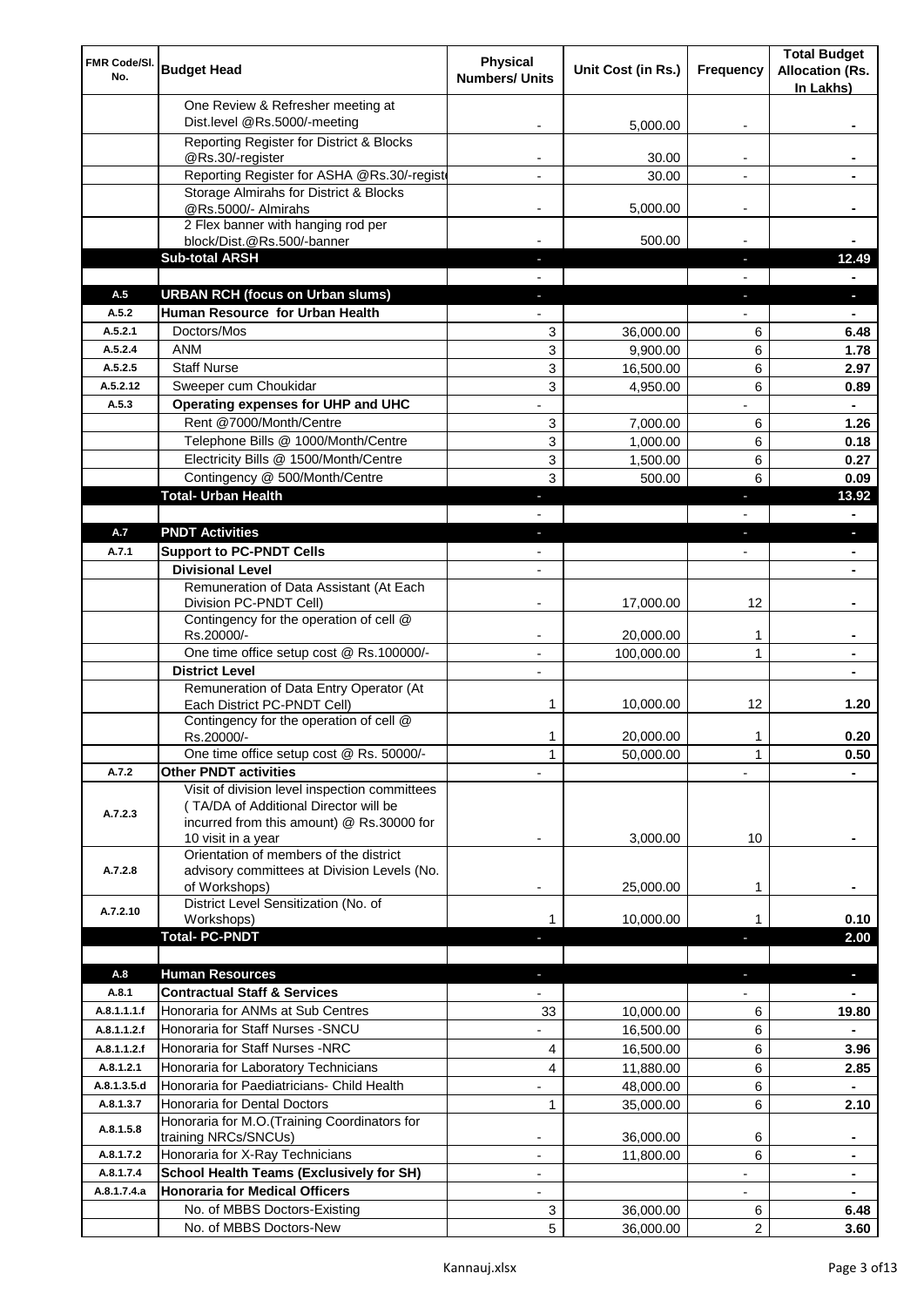| FMR Code/SI. |                                                  | <b>Physical</b>          |                    |                          | <b>Total Budget</b>    |
|--------------|--------------------------------------------------|--------------------------|--------------------|--------------------------|------------------------|
| No.          | <b>Budget Head</b>                               | <b>Numbers/ Units</b>    | Unit Cost (in Rs.) | Frequency                | <b>Allocation (Rs.</b> |
|              |                                                  |                          |                    |                          | In Lakhs)              |
|              | No. of BDS Doctors-Existing                      | 5                        | 35,000.00          | 6                        | 10.50                  |
|              | No. of AYUSH Doctors-Existing                    | 8                        | 24,000.00          | 6                        | 11.52                  |
|              | No. of AYUSH Doctors-New                         | 8                        | 24,000.00          | 2                        | 3.84                   |
| A.8.1.7.4.b  | <b>Honoraria for Physiotherapists</b>            | ۰                        | 11,880.00          | 6                        |                        |
| A.8.1.7.4.c  | <b>Honoraria for Dental Hygienists</b>           | 1                        | 11,880.00          | 6                        | 0.71                   |
| A.8.1.7.4.d  | <b>Honoraria for Ophthalmic Assistants</b>       | 15                       | 11,880.00          | 6                        | 10.69                  |
| A.8.1.7.4.e  | Honoraria for Staff Nurses/GNMs-Existing         | 12                       | 16,500.00          | 6                        | 11.88                  |
|              | Honoraria for Staff Nurses/GNMs-New              |                          | 16,500.00          | $\overline{c}$           |                        |
| A.8.1.7.4.g  | Honoraria for ANMs-Existing                      | 3                        | 10,000.00          | 6                        | 1.80                   |
|              | Honoraria for ANMs-New                           | 1                        | 10,000.00          | 2                        | 0.20                   |
|              | Honoraria for FP Counsellors(@ Rs.9300/-         |                          |                    |                          |                        |
| A.8.1.7.5.1  | (Rs.9000/-Honoraria and 300/-for                 |                          |                    |                          |                        |
|              | communication support)                           | 4                        | 9,300.00           | 6                        | 2.23                   |
| A.8.1.7.5.2  | <b>Honoraria for ARSH Counsellors</b>            |                          | 12,000.00          | 6                        |                        |
| A.8.1.7.5.4  | <b>Honoraria for Nutritionist-NRC</b>            | 1                        | 15,000.00          | 6                        | 0.90                   |
|              | <b>Honoraria for Staff under Routine</b>         |                          |                    |                          |                        |
|              | Immunization                                     |                          |                    |                          |                        |
|              | Refrigerator Mechanics-District Level            | $\blacksquare$           | 16,500.00          | 6                        |                        |
| A.8.1.7.7    | Cold Chain Handlers-District Level               | 1                        | 9,900.00           | 6                        | 0.59                   |
|              | Vaccine Store Keepers-Division Level             |                          | 22,000.00          | 6                        |                        |
|              | Refrigerator Mechanics-Division Level            | $\blacksquare$           | 16,500.00          | 6                        | ۰                      |
|              | Vaccine Van Drivers-Division Level               | ÷,                       | 16,500.00          | 6                        | ۰                      |
|              | Cold Chain Handlers-Division Level               | $\overline{\phantom{a}}$ | 9,900.00           | 6                        | ۰                      |
| A.8.1.9      | <b>Honoraria for Data Entry Operators</b>        | 1                        | 8,800.00           | 6                        | 0.53                   |
| A.8.1.11.f   | <b>Honoraria for Caretakers-NRC</b>              | $\mathbf{1}$             | 4,000.00           | 6                        | 0.24                   |
| A.8.1.11.f   | <b>Honoraria for Cooks-NRC</b>                   | $\mathbf{1}$             | 5,000.00           | 6                        | 0.30                   |
|              | TOTAL - HUMAN RESOURCE                           |                          |                    |                          | 94.73                  |
|              |                                                  |                          |                    |                          |                        |
| A.9          | <b>TRAINING</b>                                  | ٠                        |                    | ٠                        | ٠                      |
|              |                                                  |                          |                    |                          |                        |
| A.9.3        | <b>Maternal Health Training</b>                  | ٠                        |                    | ٠                        | ٠                      |
| A.9.3.1      | <b>Skilled Attendance at Birth / SBA</b>         |                          |                    |                          |                        |
| A.9.3.1.1    | Setting up of SBA Training Centres               | 1                        | 25,000.00          | $\overline{\phantom{a}}$ | 0.25                   |
|              | <b>Training of Staff Nurses in SBA</b>           | $\blacksquare$           |                    | $\overline{\phantom{0}}$ |                        |
| A.9.3.1.4    | Total Batches to be conducted (4 Per             |                          |                    |                          |                        |
|              | Batch) @ Rs.103300/ Batch                        | 8                        | 103,300.00         |                          | 8.26                   |
| A.9.3.4      | <b>Safe Abortion Services Training</b>           |                          |                    |                          |                        |
|              | Training of Medical Officers in safe             |                          |                    |                          |                        |
| A.9.3.4.2    | abortion                                         |                          |                    |                          |                        |
|              | Total Batches to be conducted @ Rs.52000         |                          |                    |                          |                        |
|              | /batch                                           |                          | 52,000.00          |                          |                        |
| A.9.3.5      | RTI / STI Training                               |                          |                    | $\overline{a}$           |                        |
|              | Training of Medical Officers in RTI/STI          |                          |                    |                          |                        |
| A.9.3.5.3    | Total Batches to be conducted @ Rs.72600         |                          |                    |                          |                        |
|              | /batch                                           | 1                        | 72,600.00          |                          | 0.73                   |
|              | Sub Total - Maternal Health Training             |                          |                    |                          | 9.24                   |
|              |                                                  |                          |                    |                          |                        |
| A.9.5        | <b>Child Health Training</b>                     |                          |                    |                          |                        |
| A.9.5.2.2    | <b>F-IMNCI Training for Medical Officers</b>     |                          |                    |                          |                        |
|              | <b>Total Training Load</b>                       |                          |                    |                          |                        |
|              | <b>Batch Size/Participants</b>                   | 16                       |                    |                          |                        |
|              | No. of Batches                                   |                          | 212,900.00         | $\overline{a}$           |                        |
|              | Total Batches to be observed(25% of              |                          |                    |                          |                        |
|              | organized batches)                               | $\overline{\phantom{a}}$ | 7,500.00           |                          |                        |
| A.9.5.2.3    | <b>F-IMNCI Training for Staff Nurses</b>         | $\overline{\phantom{a}}$ |                    | $\overline{\phantom{a}}$ | ۰                      |
|              | <b>Total Training Load</b>                       | $\overline{\phantom{a}}$ |                    |                          |                        |
|              | <b>Batch Size/Participants</b>                   |                          |                    |                          |                        |
|              | No. of Batches                                   | $\overline{\phantom{a}}$ | 206,900.00         | $\overline{\phantom{a}}$ | ۰                      |
|              | Total Batches to be observed(25% of              |                          |                    |                          |                        |
|              | organized batches)                               |                          | 7,500.00           |                          |                        |
| A.9.5.5.2.a  | IMNCI Plus(CCSP)-10 Days TOT for                 |                          |                    |                          |                        |
|              |                                                  |                          |                    |                          |                        |
|              | <b>Physicians</b>                                |                          |                    |                          |                        |
|              | <b>Total Training Load</b>                       |                          |                    |                          |                        |
|              | <b>Batch Size/Participants</b><br>No. of Batches | 24                       | 576,300.00         |                          |                        |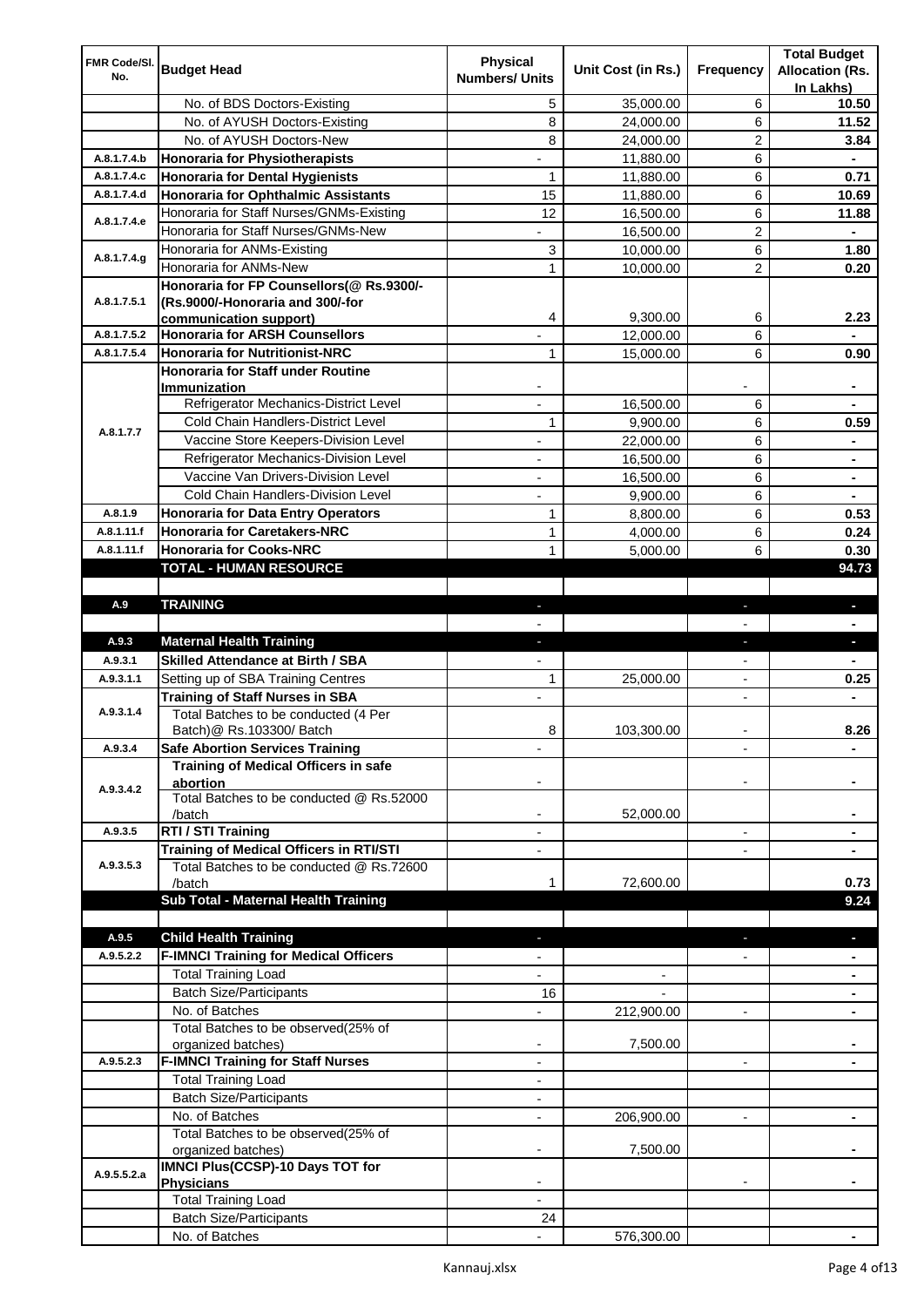| <b>FMR Code/SI.</b><br>No. | <b>Budget Head</b>                                                                  | Physical<br><b>Numbers/ Units</b> | Unit Cost (in Rs.) | Frequency                | <b>Total Budget</b><br><b>Allocation (Rs.</b><br>In Lakhs) |
|----------------------------|-------------------------------------------------------------------------------------|-----------------------------------|--------------------|--------------------------|------------------------------------------------------------|
|                            | Total Batches to be observed(25% of                                                 |                                   |                    |                          |                                                            |
|                            | organized batches)<br>Sub Total- Child Health Training                              |                                   | 11,000.00          |                          |                                                            |
|                            |                                                                                     |                                   |                    |                          |                                                            |
| A.9.7                      | Adolescent Reproductive and Sexual Health/<br><b>ARSH Training</b>                  |                                   |                    |                          |                                                            |
|                            | <b>ARSH training for ANMs/LHVs</b>                                                  |                                   |                    |                          |                                                            |
| A.9.7.4                    | Total Batches to be conducted@ Rs.71000/<br><b>Batch</b>                            | 3                                 | 71,000.00          |                          | 2.13                                                       |
|                            | <b>Sub Total- ARSH Training</b>                                                     |                                   |                    |                          | 2.13                                                       |
|                            |                                                                                     |                                   |                    |                          |                                                            |
| A.9.8.4.2                  | <b>Clinical Establishment Act</b>                                                   | 1                                 | 798,000.00         |                          | 7.98                                                       |
|                            | <b>TOTAL - Training</b>                                                             |                                   |                    |                          | 19.35                                                      |
|                            |                                                                                     |                                   |                    |                          |                                                            |
| A.10                       | <b>PROGRAMME MANAGEMENT</b>                                                         |                                   |                    |                          |                                                            |
| A.10.2                     | District Programme Management Support<br>Unit                                       |                                   |                    |                          |                                                            |
|                            | <b>Contractual Staffs for DPMSU</b>                                                 |                                   |                    |                          |                                                            |
| A.10.2.1                   | Honoraria for District Programme Manager                                            | 1                                 | 32,700.00          | 6                        | 1.96                                                       |
| A.10.2.2                   | Honoraria for District Accounts Manager                                             | 1                                 | 26,650.00          | 6                        | 1.60                                                       |
| A.10.2.3                   | Honoraria for District Data Manager(District<br>Data cum Account Assistant)         | 1                                 | 18,150.00          | 6                        | 1.09                                                       |
| A.10.2.7                   | Honoraria for Office Assistant                                                      | 1                                 | 7,000.00           | 6                        | 0.42                                                       |
| A.10.2.8.1                 | Operational Expenses for DPMU unit                                                  | 1                                 | 75,000.00          | 6                        | 4.50                                                       |
| A.10.2.8.2                 | Honoraria for District Community Process                                            |                                   |                    |                          | 1.60                                                       |
|                            | Manager<br>Sub Total - DPMU                                                         | 1                                 | 26,650.00          | 6                        | 11.17                                                      |
|                            |                                                                                     |                                   |                    |                          |                                                            |
| A.10.3                     | <b>Block Programme Management Unit (BPMU)</b>                                       | $\blacksquare$                    |                    | $\overline{\phantom{a}}$ | $\blacksquare$                                             |
| A.10.3.1                   | Honoraria for Block Programme Managers                                              | 8                                 | 20,000.00          | 6                        | 9.60                                                       |
| A.10.3.2                   | Honoraria for Block Accounts Managers                                               | 8                                 | 10,000.00          | 6                        | 4.80                                                       |
|                            | <b>Sub Total - DPMU</b>                                                             | J,                                |                    | J,                       | 14.40                                                      |
|                            |                                                                                     |                                   |                    |                          |                                                            |
| A.10.6                     | <b>Concurrent Audit System</b>                                                      | $\blacksquare$                    |                    | $\blacksquare$           | ۰                                                          |
|                            | Budget For Block Units(Rs.1500 per<br>Block/Quarter)                                | 8                                 | 1,500.00           | 4                        | 0.48                                                       |
|                            | Budget For District (District HO Rs.<br>4500/Month)                                 | 1                                 | 4,500.00           | 12                       | 0.54                                                       |
|                            | <b>Sub Total - Concurrent Audit</b>                                                 |                                   |                    |                          | 1.02                                                       |
|                            |                                                                                     |                                   |                    |                          |                                                            |
| A.10.7<br>A.10.7.2         | <b>Mobility Support, Field Visits</b><br>Mobility Support-DPMU/District (2 Vehicles | $\overline{\phantom{a}}$          |                    | $\overline{\phantom{a}}$ | ۰                                                          |
|                            | per District per month)                                                             | 2                                 | 25,000.00          | 12                       | 6.00                                                       |
| A.10.7.3                   | Mobility Support-BPMU/Block (1 Vehicle per<br>District per Month)                   | 8                                 | 25,000.00          | 12                       | 24.00                                                      |
| A.10.7.4.1                 | Mobility Support for Div.PMU Division & AD<br>Offices( 1 vehicle per Division)      |                                   | 25,000.00          | 12                       |                                                            |
|                            | Sub Total - Mobility Support, Field Visits                                          |                                   |                    |                          | 30.00                                                      |
|                            |                                                                                     |                                   |                    |                          |                                                            |
|                            | <b>TOTAL - Programme Management</b>                                                 |                                   |                    | ı                        | 56.59                                                      |
|                            | <b>GRAND TOTAL- RCH FLEXIPOOL</b>                                                   | ٠                                 |                    | $\overline{\phantom{a}}$ | 854.69                                                     |
|                            |                                                                                     | $\blacksquare$                    |                    | $\overline{\phantom{a}}$ |                                                            |
|                            |                                                                                     |                                   |                    |                          |                                                            |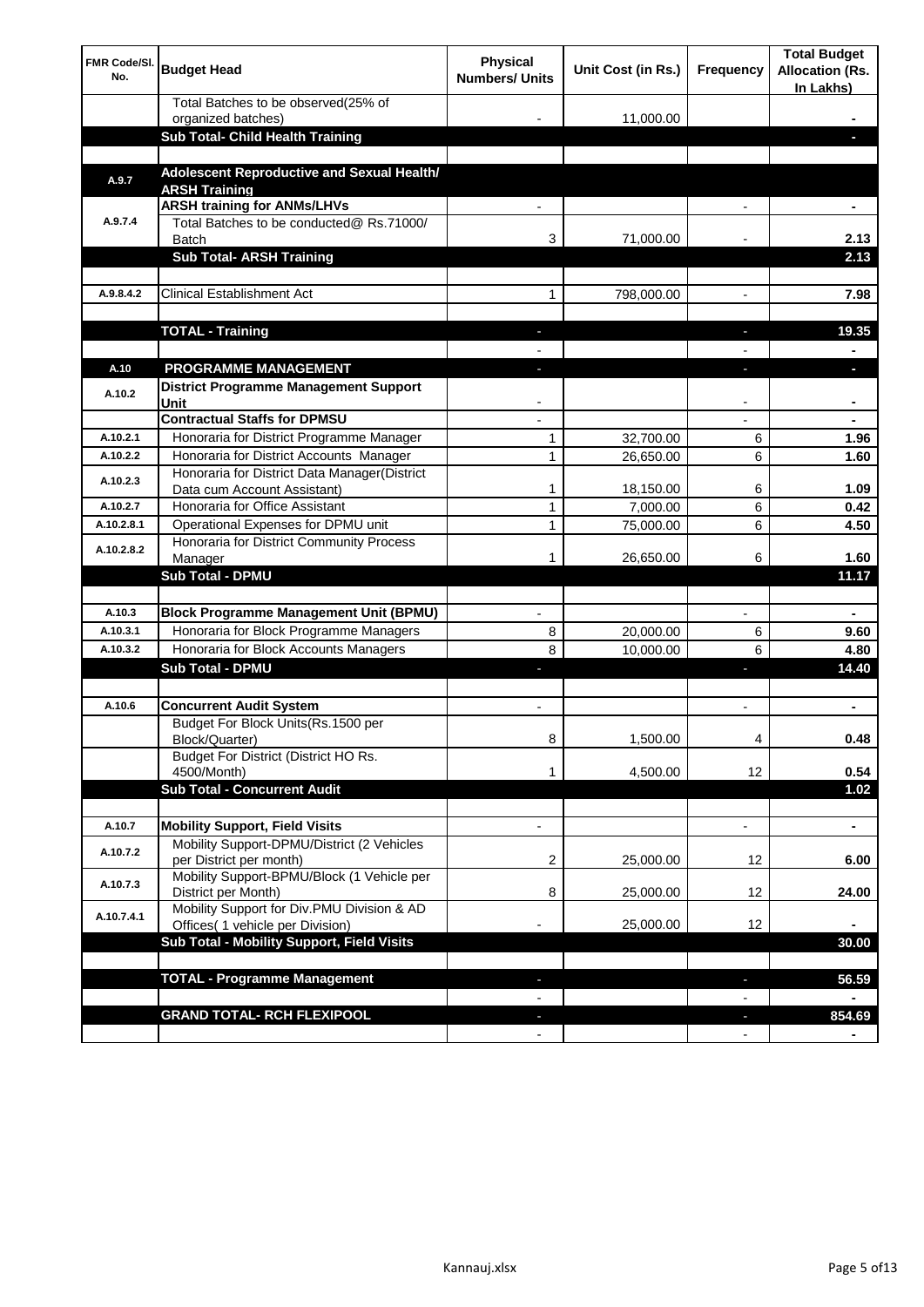| FMR Code/SI.<br>No. | <b>Budget Head</b>                                                                                                          | <b>Physical</b><br><b>Numbers/ Units</b> | Unit Cost (in Rs.) | Frequency                | <b>Total Budget</b><br><b>Allocation (Rs.</b><br>In Lakhs) |
|---------------------|-----------------------------------------------------------------------------------------------------------------------------|------------------------------------------|--------------------|--------------------------|------------------------------------------------------------|
| в                   | <b>MISSION FLEXIPOOL</b>                                                                                                    |                                          |                    | ÷.                       |                                                            |
| <b>B1</b>           | <b>ASHA</b>                                                                                                                 |                                          |                    |                          |                                                            |
| B1.1.1.4.2          | ASHA State Trainers - TOT (Module VI&VII)-                                                                                  |                                          |                    |                          |                                                            |
| B1.1.3.3            | National Level-Cost of TA/DA<br><b>Incentive for FP</b>                                                                     |                                          | 15,000.00          |                          |                                                            |
|                     | Incentive for ASHA @ Rs. 1000 if a couple                                                                                   |                                          |                    |                          |                                                            |
| B1.1.3.3.1          | adopts permanent methods after 02<br>children(Assumed that 15.56 % clients                                                  |                                          |                    |                          |                                                            |
|                     | adopts permanent methods after 02                                                                                           |                                          |                    |                          |                                                            |
|                     | children).                                                                                                                  | 389                                      | 1,000.00           |                          | 3.89                                                       |
| B1.1.3.5            | <b>Other incentive</b>                                                                                                      |                                          |                    |                          |                                                            |
| B1.1.3.5.1          | On taking Complicated On pregnancy cases<br>or New born cases to the health facility<br>@Rs.150/- case (up to 3 cases/year) | 1,492                                    | 150.00             | 3                        | 6.71                                                       |
|                     |                                                                                                                             |                                          |                    |                          |                                                            |
| B1.1.3.5.3          | Birth & Death Registration (For 30 birth & 9<br>deaths/ASHA) -Amount Approved 90% Only                                      | 1,492                                    | 180.00             |                          | 2.42                                                       |
|                     | TA/DA for attending Monthly Meetings                                                                                        |                                          |                    |                          |                                                            |
| B1.1.3.5.5          | @Rs.100/Meeting - Amount Approved 90%<br>Only                                                                               | 1,492                                    | 100.00             | 12                       | 16.11                                                      |
|                     | Maternal Death Audit Information                                                                                            |                                          |                    |                          |                                                            |
| B1.1.3.5.6          | (@Rs.200/Case)-Amount Approved 50%                                                                                          |                                          |                    |                          |                                                            |
|                     | Only                                                                                                                        | 120                                      | 200.00             |                          | 0.12                                                       |
| B1.1.3.5.12         | Incentives to ASHA Sangini(@Rs.150 for                                                                                      |                                          |                    |                          |                                                            |
|                     | one field visit and 20 visits per month)                                                                                    | 75                                       | 3,000.00           | 10                       | 22.50                                                      |
| B1.1.3.6            | <b>Other Activities</b>                                                                                                     |                                          |                    |                          |                                                            |
| B1.1.3.6.1          | ASHA Divas/Annual ASHA Samellan-<br>(Amount Approved 70% Only)                                                              | 1,492                                    | 250.00             |                          | 2.61                                                       |
|                     | <b>ASHA Payment Voucher</b>                                                                                                 | 1,492                                    | 25.00              |                          | 0.37                                                       |
| B1.1.3.6.3          | <b>ASHA Master Payment Register</b>                                                                                         | 8                                        | 150.00             |                          | 0.01                                                       |
|                     | <b>ASHA Sangini Format</b>                                                                                                  | 75                                       | 50.00              |                          | 0.04                                                       |
| B1.1.4              | Awards to ASHA's/Link workers                                                                                               | 8                                        | 5,000.00           | $\blacksquare$           | 0.40                                                       |
|                     | <b>ASHA Resource Centre/ASHA Mentoring</b>                                                                                  |                                          |                    |                          |                                                            |
| B1.1.5              | Group                                                                                                                       | $\overline{\phantom{a}}$                 |                    | $\overline{\phantom{a}}$ | $\blacksquare$                                             |
| B1.1.5.4            | Mobility Costs ASHA Mentoring Group for                                                                                     |                                          |                    |                          |                                                            |
|                     | district*4 meetings@Rs.2500/meeting                                                                                         | 4                                        | 2,500.00           |                          | 0.10                                                       |
|                     | <b>Sub Total - ASHA</b>                                                                                                     |                                          |                    |                          | 55.29                                                      |
|                     |                                                                                                                             |                                          |                    |                          |                                                            |
| <b>B2</b>           | <b>Untied Funds</b><br>No. of CHCs/SDH and Amount Approved 71%                                                              |                                          |                    |                          |                                                            |
| <b>B2.1</b>         | Only                                                                                                                        | 10                                       | 50,000.00          | 1                        | 3.55                                                       |
| <b>B2.2</b>         | No. of PHCs and Amount Approved 93% Only                                                                                    | 26                                       | 25,000.00          | 1                        | 6.05                                                       |
| <b>B2.3</b>         | No. of Sub Centres and Amount Approved                                                                                      |                                          |                    |                          |                                                            |
|                     | 46% Only<br>No. of VHNSCs and Amount Approved 36%                                                                           | 180                                      | 10,000.00          | 1                        | 8.28                                                       |
| <b>B2.4</b>         | Only                                                                                                                        | 439                                      | 10,000.00          | 1                        | 15.80                                                      |
|                     | <b>Sub Total - Untied Funds</b>                                                                                             |                                          |                    |                          | 33.68                                                      |
|                     |                                                                                                                             |                                          |                    |                          |                                                            |
| <b>B.3</b>          | <b>Annual Maintenance Grants</b>                                                                                            | ÷.                                       |                    | T                        | o.                                                         |
| <b>B3.1</b>         | No. of CHCs and Amount Approved 70% Only                                                                                    | 10                                       | 100,000.00         | 1                        | 7.00                                                       |
| <b>B3.2</b>         | No. of PHCs and Amount Approved 69% Only                                                                                    | 25                                       | 50,000.00          | 1                        | 8.63                                                       |
| <b>B3.3</b>         | No. of Sub Centres and Amount Approved<br>49% Only                                                                          | 180                                      | 10,000.00          | 1                        | 8.82                                                       |
|                     | Sub Total - AMG                                                                                                             |                                          |                    |                          | 24.45                                                      |
|                     |                                                                                                                             |                                          |                    |                          |                                                            |
| B.6                 | <b>Corpus Grants to HMS/RKS</b>                                                                                             | J,                                       |                    | ×,                       | $\overline{\phantom{a}}$                                   |
| B6.1                | District Hospitals (DH+DWH)                                                                                                 | 1                                        |                    |                          |                                                            |
|                     | Amount Approved for District Hospitals                                                                                      |                                          |                    |                          | 3.65                                                       |
|                     |                                                                                                                             |                                          |                    |                          |                                                            |
| B6.2                | No. of CHCs and Amount Approved 90% Only                                                                                    | 10                                       | 100,000.00         | 1                        | 9.00                                                       |
| B6.3                | No. of PHCs and Amount Approved 90% Only                                                                                    | 26                                       | 50,000.00          | 1                        | 11.70                                                      |
|                     | Sub Total - HMS/RKS                                                                                                         |                                          |                    |                          | 24.35                                                      |
|                     |                                                                                                                             |                                          |                    |                          |                                                            |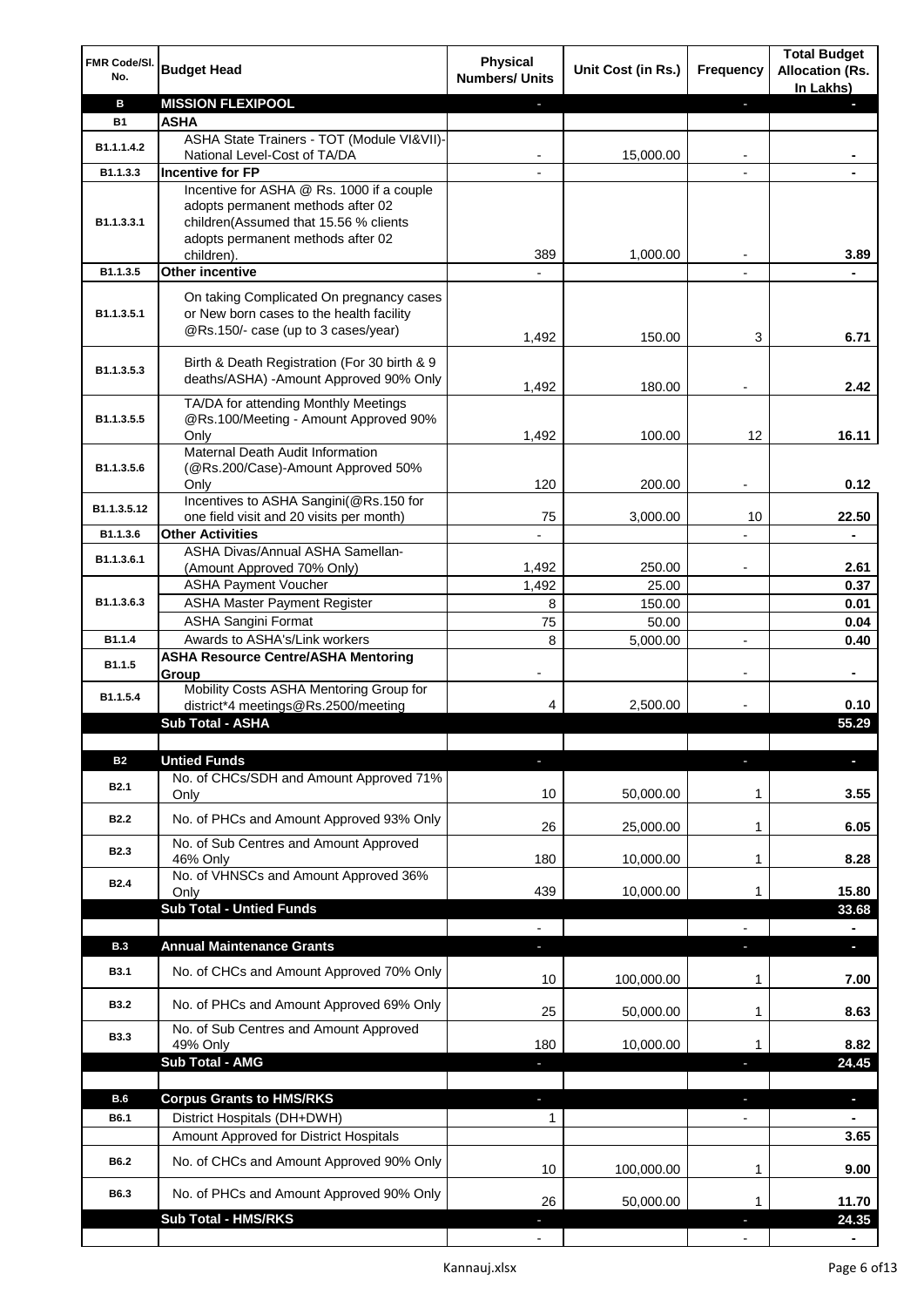| FMR Code/SI.<br>No. | <b>Budget Head</b>                                                                                                                | <b>Physical</b><br><b>Numbers/ Units</b> | Unit Cost (in Rs.) | <b>Frequency</b>         | <b>Total Budget</b><br><b>Allocation (Rs.</b><br>In Lakhs) |
|---------------------|-----------------------------------------------------------------------------------------------------------------------------------|------------------------------------------|--------------------|--------------------------|------------------------------------------------------------|
| <b>B9</b>           | <b>Mainstreaming of AYUSH</b>                                                                                                     | $\blacksquare$                           |                    | ٠                        | ٠                                                          |
| <b>B.9.1</b>        | <b>Medical Officers (Only AYUSH)</b>                                                                                              | $\blacksquare$                           |                    | $\blacksquare$           |                                                            |
| B.9.1.1             | <b>Contractual Medical Officers</b>                                                                                               | 22                                       | 24,000.00          | 6                        | 31.68                                                      |
| <b>B.9.2</b>        | <b>AYUSH Pharmacists</b>                                                                                                          | 11                                       | 9,000.00           | 6                        | 5.94                                                       |
|                     | <b>Sub Total (AYUSH)</b>                                                                                                          | ٠                                        |                    | ı                        | 37.62                                                      |
| <b>B10</b>          | <b>IEC-BCC Activities</b>                                                                                                         | r.                                       |                    | ı                        | ۰<br>÷.                                                    |
|                     | Implementation of BCC/IEC Activities at                                                                                           |                                          |                    |                          |                                                            |
| B.10.2              | district level                                                                                                                    |                                          |                    | $\overline{a}$           | 3.00                                                       |
| B.10.5.2            | Printing of WIFS Cards, Referral Slips, etc                                                                                       | $\blacksquare$                           |                    | $\overline{\phantom{a}}$ | ۰                                                          |
|                     | WIFS Cards for School Children(No. of Cards)                                                                                      |                                          | 4.00               |                          |                                                            |
|                     | Sub Total (IEC/BCC)                                                                                                               |                                          |                    |                          | 3.00                                                       |
|                     |                                                                                                                                   |                                          |                    |                          |                                                            |
| <b>B15</b>          | <b>Planning, Implementation and Monitoring</b>                                                                                    |                                          |                    |                          |                                                            |
| B15.2               | <b>Quality Assurance</b>                                                                                                          |                                          |                    |                          | ۰                                                          |
| B15.2.2             | <b>Quality Assurance Committees</b>                                                                                               | $\overline{\phantom{a}}$                 |                    |                          | ۰                                                          |
|                     | <b>Division Level</b>                                                                                                             |                                          |                    |                          |                                                            |
|                     | One time establishment @ Rs. 1.00 Lakh/<br>Division (Amount Approved 50% Only)                                                    |                                          | 100,000.00         | 1                        |                                                            |
|                     | Operational Expenses @Rs. 5000/month/                                                                                             |                                          |                    |                          |                                                            |
|                     | division (Amount Approved 50% Only)                                                                                               |                                          | 5,000.00           | 12                       |                                                            |
|                     | <b>District Level</b>                                                                                                             |                                          |                    |                          |                                                            |
|                     | One time establishment @ Rs. 1.00 Lakh/<br>District (Amount Approved 50% Only)                                                    | 1                                        | 100,000.00         | 1                        | 0.50                                                       |
|                     | Operational Expenses @Rs. 5000/ Month/<br>District (Amount Approved 50% Only)                                                     | 1                                        | 5,000.00           | 12                       | 0.30                                                       |
| B15.2.4             | <b>Review meetings</b>                                                                                                            |                                          |                    |                          | ۰                                                          |
| B15.2.4.2           | <b>Division Level</b>                                                                                                             |                                          |                    | $\overline{\phantom{a}}$ | ۰                                                          |
|                     | Review meetings @ Rs 10000/- per meeting<br>for 4 meeting per division (Amount Approved<br>50% Only)                              |                                          | 10,000.00          | 4                        |                                                            |
|                     | <b>District Level</b>                                                                                                             |                                          |                    |                          |                                                            |
|                     | Review meetings @ Rs 10000/- per meeting<br>for 4 meeting per District (Amount Approved<br>50% Only)                              | 1                                        | 10,000.00          | 4                        | 0.20                                                       |
| B15.2.5             | <b>Other Block Level Activities</b>                                                                                               |                                          |                    |                          |                                                            |
| B15.2.5.1           | <b>Block QA visioning meeting (Orienting</b><br><b>Block Officials on Facility Solutions Levels-</b><br>Amount Approved 50% Only) | 1                                        | 35,000.00          | 1                        | 0.18                                                       |
| B15.2.5.2           | Quality Management System (QMS) training<br>workshop - (Amount Approved 50% Only)                                                 |                                          |                    |                          |                                                            |
|                     |                                                                                                                                   | 1                                        | 100,000.00         | 1                        | 0.50                                                       |
|                     | <b>Sub Total - Quality Assurance</b>                                                                                              | ٠                                        |                    | J,                       | 1.68                                                       |
| B15.3               | <b>Monitoring and Evaluation</b>                                                                                                  |                                          |                    |                          | ۰<br>۰                                                     |
| B15.3.1.6.3         | Honoraria of Data Entry Operators for MCTS                                                                                        | 8                                        | 11,000.00          | 6                        | 5.28                                                       |
| B15.3.2             | <b>Computerization HMIS and E-governance</b>                                                                                      |                                          |                    |                          |                                                            |
|                     | HMIS Operational Cost (excluding HR & Trainings)-                                                                                 |                                          |                    |                          |                                                            |
|                     | Expenses for Internet @1500/month/                                                                                                |                                          |                    |                          |                                                            |
|                     | computer for 951 Nos                                                                                                              | 9                                        | 1,500.00           | 12                       | 1.62                                                       |
|                     | Expenses for Internet Rs.750/pm/block<br>computer(new) for 820 Nos.                                                               | 8                                        | 750.00             | 12                       | 0.72                                                       |
| B15.3.2.1.a         | Expenses for Internet Data Card<br>@Rs.750/pm/Computer (new) for 75 Nos.                                                          | 1                                        | 750.00             | 12                       | 0.09                                                       |
|                     | Expenses for Internet Data Card<br>@Rs.750/pm/Computer (new) for 18 Nos.                                                          |                                          | 750.00             | 12                       |                                                            |
| B15.3.2.1.d         | Other Office and admin expenses                                                                                                   |                                          |                    |                          |                                                            |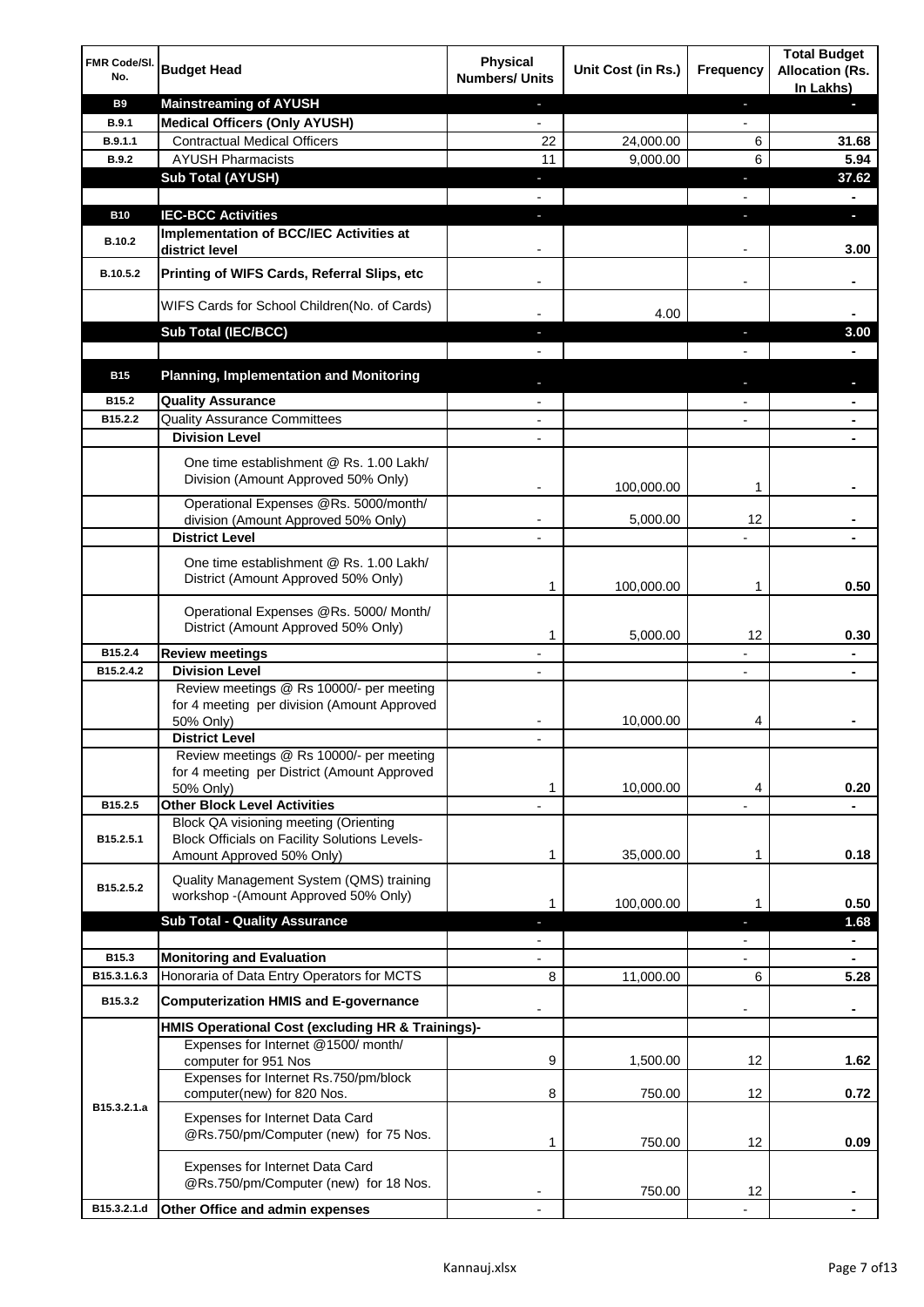| FMR Code/SI.          | <b>Budget Head</b>                                                             | <b>Physical</b>       | Unit Cost (in Rs.) | <b>Frequency</b>         | <b>Total Budget</b><br><b>Allocation (Rs.</b> |
|-----------------------|--------------------------------------------------------------------------------|-----------------------|--------------------|--------------------------|-----------------------------------------------|
| No.                   |                                                                                | <b>Numbers/ Units</b> |                    |                          | In Lakhs)                                     |
|                       | Maintenance of Computers/AMC/etc -HMIS                                         |                       |                    |                          |                                               |
| B15.3.2.1.d.2         | (Block -PHC/CHC, CH, CMF (M/F) Old<br>@Rs. 4000/unit for 951 no.               | 9                     | 4,000.00           | 1                        | 0.36                                          |
|                       | Purchase of computer consumables/Admin                                         |                       |                    |                          |                                               |
| B15.3.2.1.d.3         | Expenses @ Rs.1000.00 for 951 no.-Six                                          |                       |                    |                          |                                               |
|                       | Months<br>MCTS Operational Cost (excluding HR &                                | 9                     | 1,000.00           | 6                        | 0.54                                          |
| B15.3.2.2.a           | Trainings)                                                                     |                       |                    |                          |                                               |
|                       | Procurement of                                                                 |                       |                    |                          |                                               |
| B15.3.2.2.b           | computers/Printers/Cartridges, etc. -                                          |                       |                    |                          |                                               |
|                       | @50,000.00/Computer Systems for 820 No.                                        | 8                     | 50,000.00          | 1                        | 4.00                                          |
| B15.3.2.2.d           | Other Office and admin expenses                                                |                       |                    |                          |                                               |
| B15.3.3               | @12,000.00 per year -820 No.(New)<br>Other M & E Activities                    | 8                     | 12,000.00          | 1                        | 0.96                                          |
| B15.3.3.5             | Review Meetings for MCTS @ Rs                                                  |                       |                    |                          |                                               |
|                       | 4,000/meeting for 12 meetings                                                  | 1                     | 4,000.00           | 12                       | 0.48                                          |
|                       | Sub Total - Monitoring and Evaluation                                          |                       |                    |                          | 14.05                                         |
| <b>B.16</b>           | <b>PROCUREMENT</b>                                                             |                       |                    |                          | Ξ.<br>×.                                      |
| B <sub>16.1.1</sub>   | <b>Procurement of Equipments: MH</b>                                           |                       |                    |                          | ٠                                             |
| B <sub>16.1.1.2</sub> | MVA/EVA Kits for Safe Abortion services                                        |                       |                    |                          |                                               |
|                       |                                                                                | 10                    | 2,500.00           |                          | 0.25                                          |
| B16.1.6<br>B16.1.6.1  | <b>Equipments for ARSH/ School Health</b><br>Equipments for ARSH Clinics (New) |                       | 15,000.00          | 1                        | $\blacksquare$<br>$\blacksquare$              |
|                       | <b>Sub Total (Procurement of Equipments)</b>                                   |                       |                    |                          | 0.25                                          |
|                       |                                                                                |                       |                    |                          |                                               |
| B.16.2.1              | Drugs & supplies for MH                                                        | $\blacksquare$        |                    | $\overline{a}$           | $\blacksquare$                                |
| B.16.2.1.2            | Drugs for Safe Abortion (No. of MMA                                            | 17                    | 200.00             |                          | 0.03                                          |
| B.16.2.4              | estimated in year 2013-14)<br><b>Supplies for IMEP</b>                         |                       |                    |                          |                                               |
| B.16.2.4.1            | Bio-Medical Waste Management-District                                          |                       |                    |                          |                                               |
|                       | level                                                                          | $\overline{a}$        |                    | $\blacksquare$           | 5.95                                          |
| B.16.2.4.2            | Bio-Medical Waste Management-CHC level                                         |                       |                    | $\blacksquare$           | 17.30                                         |
| B.16.2.4.3            | Cleaning/Washing, House keeping and                                            |                       |                    |                          |                                               |
|                       | Laundry Management - District Level<br>Cleaning/Washing, House keeping and     |                       |                    | $\blacksquare$           | 9.79                                          |
| B.16.2.4.4            | Laundry Management - CHC/PHC Level                                             |                       |                    |                          | 22.04                                         |
|                       | <b>ASHA Drug Kits</b>                                                          |                       |                    |                          |                                               |
| B.16.2.5.2            | Drug Kit replenishment for ASHAs @ Rs.<br>300/ASHA                             | 1,463                 | 300.00             |                          | 4.39                                          |
| B.16.2.6              | Drugs & supplies for WIFS                                                      |                       |                    | $\overline{\phantom{a}}$ |                                               |
|                       | For Govt. & Govt. aided Schools (Classes VI                                    |                       |                    |                          |                                               |
|                       | to XII)                                                                        |                       |                    |                          |                                               |
|                       | <b>Total Beneficiaries</b><br>IFA Tables Required at District (                | 53,312                |                    |                          |                                               |
| B.16.2.6.1            | Beneficiary* 52 Tabs)                                                          | 2,772,224             | 0.12               | $\overline{a}$           | 3.33                                          |
| B.16.2.6.2            | Albendazole Tablets Required at District<br>(Beneficiary *2 Tabs)              | 106,624               | 1.00               |                          | 1.07                                          |
| B.16.2.7              | Drugs & Supplies under SHP                                                     |                       |                    |                          |                                               |
|                       | <b>For Aganwadi Centres</b>                                                    |                       |                    |                          |                                               |
|                       | Expected No. of Children at AWCs                                               | 39,775                |                    |                          | ٠                                             |
|                       | No. of IFA Bottles (One bottle of 100<br>ml./child)                            | 39,775                | 10.00              |                          | 3.98                                          |
|                       | Albendazole Tablets (2 tablets per Child)                                      | 79,550                | 1.00               |                          | 0.80                                          |
|                       | For Primary Schools(For Govt. & Govt.                                          |                       |                    |                          |                                               |
|                       | aided Schools Classes I to V)<br>Expected No. of Children in Schools           | 97,500                |                    |                          |                                               |
|                       | No. of Tablets Required at District (52                                        |                       |                    |                          |                                               |
|                       | Tabs./ Beneficiary)                                                            | 5,070,000             | 0.12               |                          | 6.08                                          |
|                       | No. of Tablets Required at District (2 Tabs./                                  | 195,000               | 1.00               |                          | 1.95                                          |
|                       | Beneficiary)<br><b>Medicines for Teams</b>                                     |                       |                    |                          |                                               |
|                       | No. of Blocks                                                                  | 8                     |                    |                          |                                               |
|                       | First Time Medicines For Teams (2 Teams                                        |                       |                    |                          |                                               |
|                       | in Each Block)                                                                 | 16                    | 18,000.00          |                          | 2.88                                          |
|                       | Sub Total (Procurement of Drugs & Supplies)                                    |                       |                    |                          | 79.58                                         |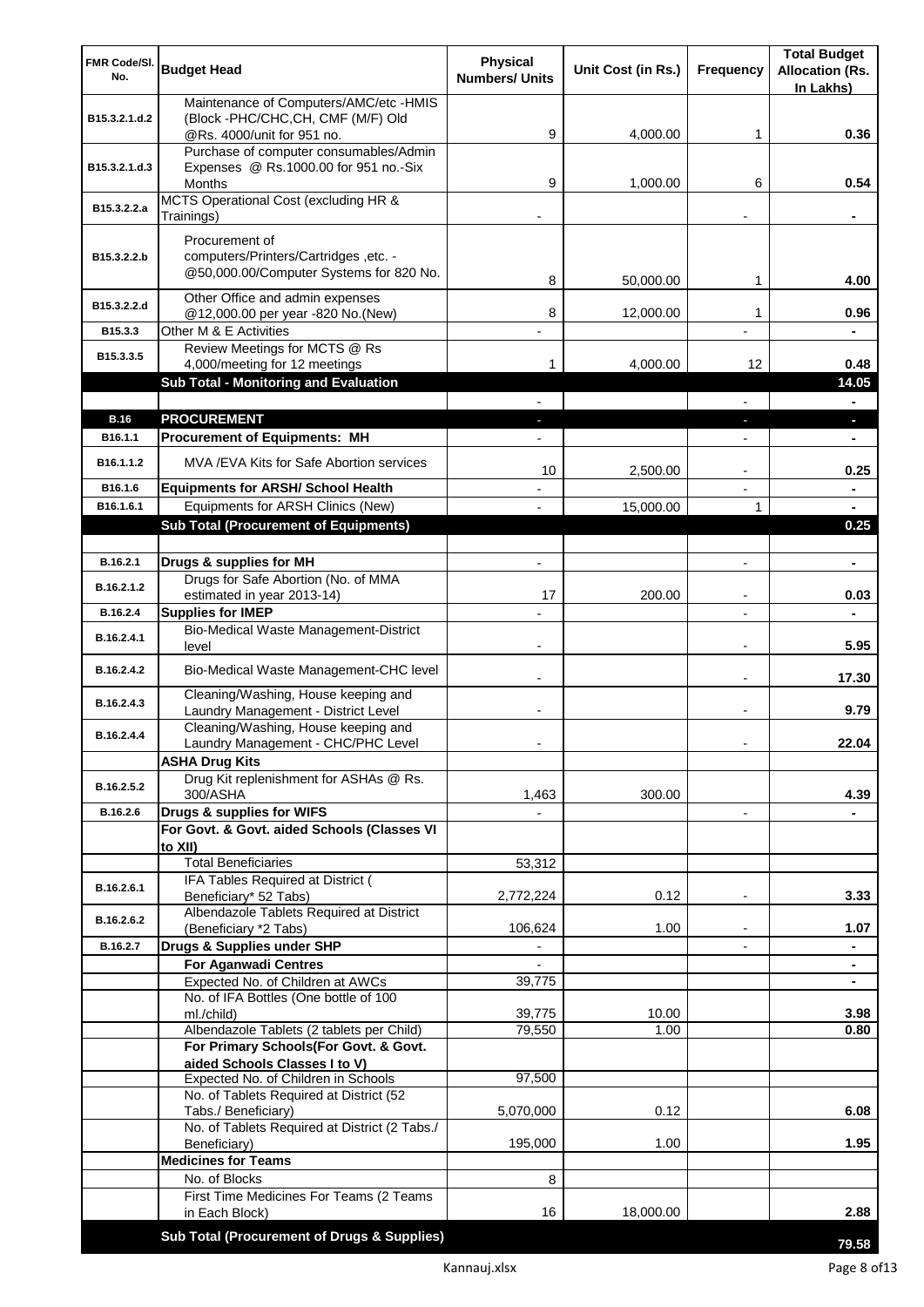| FMR Code/SI.<br>No. | <b>Budget Head</b>                                                                    | <b>Physical</b><br><b>Numbers/ Units</b> | Unit Cost (in Rs.) | Frequency                | <b>Total Budget</b><br><b>Allocation (Rs.</b><br>In Lakhs) |
|---------------------|---------------------------------------------------------------------------------------|------------------------------------------|--------------------|--------------------------|------------------------------------------------------------|
| <b>B.17</b>         | <b>Drugs Warehouses/Logistics Management</b>                                          |                                          |                    |                          |                                                            |
|                     | Honoraria of Staff at Regional Drug                                                   |                                          |                    |                          |                                                            |
|                     | Warehouse                                                                             |                                          |                    |                          |                                                            |
|                     | Accountant                                                                            |                                          | 10,000.00          | 6                        |                                                            |
|                     | Computer Operator Cum Store Keeper                                                    |                                          | 10,000.00          | 6                        |                                                            |
|                     | Fork-Lift Operator cum Mechanic                                                       |                                          | 6,500.00           | 6                        |                                                            |
| <b>B.17.1</b>       | Fourth class / Loader                                                                 |                                          | 6,500.00           | 6                        |                                                            |
|                     | Generator Operator cum Electrician                                                    |                                          | 5,000.00           | 6                        |                                                            |
|                     | Sweeper                                                                               |                                          | 3,500.00           | 6                        |                                                            |
|                     | <b>Armed Guards</b>                                                                   |                                          | 6,335.00           | 6                        |                                                            |
|                     | <b>General Guards</b>                                                                 |                                          | 5,157.00           | 6                        |                                                            |
|                     | Gardener                                                                              |                                          | 3,000.00           | 6                        |                                                            |
|                     | Honoraria of Staff at District Drug<br>Warehouse                                      |                                          |                    |                          |                                                            |
|                     | Computer Operator Cum Store Keeper                                                    | 1                                        | 10,000.00          | 6                        | 0.60                                                       |
| <b>B.17.3</b>       | Generator Operator Cum Mechanic/Electricia                                            | $\mathbf{1}$                             | 5,000.00           | 6                        | 0.30                                                       |
|                     | Loader                                                                                | 1                                        | 5,000.00           | 6                        | 0.30                                                       |
|                     | Choukidar                                                                             | 1                                        | 5,000.00           | 6                        | 0.30                                                       |
|                     | Part-time Sweeper                                                                     | 1                                        | 2,500.00           | 6                        | 0.15                                                       |
| B.17.4.1            | <b>Operational Cost for Regional Drug ware</b>                                        |                                          |                    |                          |                                                            |
|                     | House                                                                                 |                                          |                    |                          | ۰                                                          |
|                     | <b>Electricity Charges</b>                                                            |                                          |                    |                          | ۰                                                          |
|                     | <b>Telephone Charges</b>                                                              |                                          |                    |                          | ۰                                                          |
|                     | POL & Maintenance of DG Sets                                                          |                                          |                    |                          | ۰                                                          |
|                     | Stationary                                                                            |                                          |                    |                          | ٠                                                          |
|                     | Contingency                                                                           |                                          |                    |                          |                                                            |
|                     | <b>Sub Total-Drug Ware Houses</b>                                                     |                                          |                    |                          | 1.65                                                       |
|                     | <b>GRAND TOTAL- MISSION FLEXIPOOL</b>                                                 |                                          |                    | ı                        | 275.59                                                     |
|                     |                                                                                       |                                          |                    |                          |                                                            |
| C                   | <b>IMMUNISATION</b>                                                                   |                                          |                    |                          |                                                            |
|                     | RI strengthening project (Review meeting,                                             |                                          |                    |                          |                                                            |
| C.1                 | Mobility support, Outreach services etc)                                              |                                          |                    |                          |                                                            |
| C.1.a               | Mobility Support for supervision for district                                         |                                          |                    |                          |                                                            |
|                     | level officers @Rs 250000/- Year                                                      | 1                                        | 250,000.00         |                          | 2.50                                                       |
| C.1.b               | Mobility support for supervision at State<br>level                                    |                                          |                    |                          |                                                            |
|                     |                                                                                       |                                          |                    |                          |                                                            |
|                     | Printing and dissemination of Immunization                                            |                                          |                    |                          |                                                            |
| C.1.c               | cards, tally sheets, monitoring forms etc.@<br>Rs 10 /- Beneficiary                   |                                          |                    |                          |                                                            |
|                     |                                                                                       | 54,500                                   | 10.00              |                          | 5.45                                                       |
| C.1.d               | Support for Quarterly State level review                                              |                                          |                    |                          |                                                            |
|                     | meetings of district officer<br>Quarterly review meetings exclusive for RI            |                                          |                    | $\blacksquare$           |                                                            |
|                     | at district level with Block Mos, CDPO, and                                           |                                          |                    |                          |                                                            |
| C.1.e               | other stake holders (@ Rs 100/- per                                                   |                                          |                    |                          |                                                            |
|                     | participant(5 participant / block)                                                    | 160                                      | 100.00             |                          | 0.16                                                       |
|                     | Quarterly review meetings exclusive for RI                                            |                                          |                    |                          |                                                            |
|                     | at block level @Rs 50/- per person as                                                 |                                          |                    |                          |                                                            |
| C.1.f               | honorarium/Asha(For travel) & Rs 25 per<br>person at the disposal of MOIC for meeting |                                          |                    |                          |                                                            |
|                     | expenses (Refreshment, stationery and                                                 |                                          |                    |                          |                                                            |
|                     | mis.)                                                                                 | 5,968                                    | 75.00              |                          | 4.48                                                       |
|                     | Focus on slum & underserved areas in                                                  |                                          |                    |                          |                                                            |
|                     | urban areas/alternative vaccinator for slums                                          |                                          |                    |                          |                                                            |
|                     | (Hiring of ANM @ 450/-per session for four                                            |                                          |                    |                          |                                                            |
| C.1.g               | sessions/month/slum of 10000 population<br>and Rs.300/ month as contingency per slum  |                                          |                    |                          |                                                            |
|                     | i.e.Rs.2100/-month/slum of 10000                                                      |                                          |                    |                          |                                                            |
|                     | population)                                                                           | 384                                      | 2,100.00           |                          | 8.06                                                       |
| C.1.h               | Mobilization of children through ASHA or                                              |                                          |                    |                          |                                                            |
|                     | other mobilizers(@Rs 150/-per session)                                                | 18,680                                   | 150.00             | $\overline{a}$           | 28.02                                                      |
| C.1.i               | Alternative vaccine delivery in hard to reach                                         |                                          |                    | $\overline{\phantom{a}}$ |                                                            |
|                     | areas(@Rs 150/-per session)<br>Alternative Vaccine Delivery in other                  | 3,196                                    | 150.00             |                          | 4.79                                                       |
| C.1.j               | areas(@Rs. 75/- per session)                                                          | 15,484                                   | 75.00              | $\overline{a}$           | 11.61                                                      |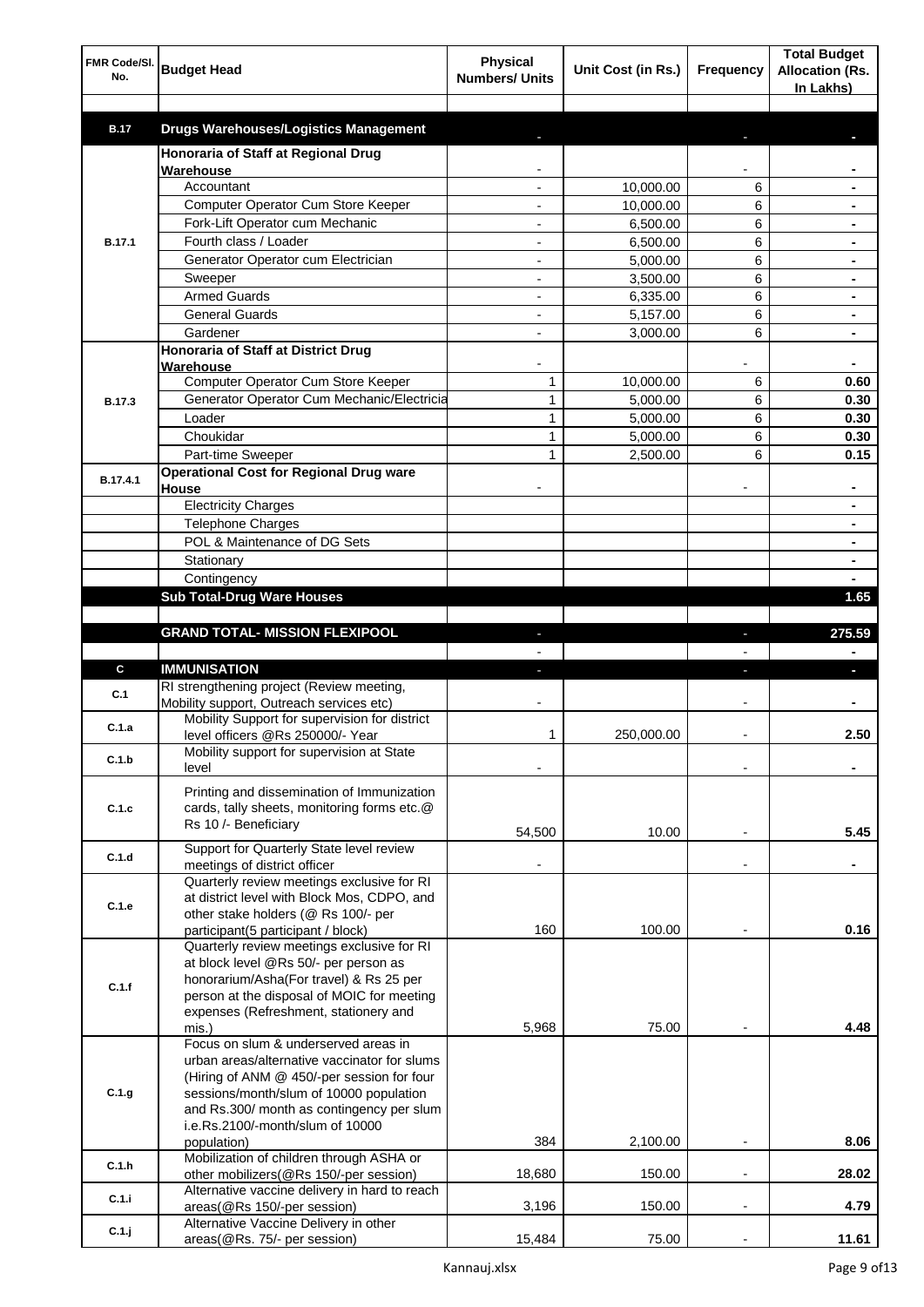| FMR Code/SI.<br>No. | <b>Budget Head</b>                                                                                                                                                                                              | Physical<br><b>Numbers/ Units</b> | Unit Cost (in Rs.)   | Frequency                | <b>Total Budget</b><br><b>Allocation (Rs.</b><br>In Lakhs) |
|---------------------|-----------------------------------------------------------------------------------------------------------------------------------------------------------------------------------------------------------------|-----------------------------------|----------------------|--------------------------|------------------------------------------------------------|
| C.1.k               | To develop micro plan at sub-centre level(@<br>Rs 100/- per sub centre)                                                                                                                                         | 188                               | 100.00               |                          | 0.19                                                       |
| C.1.1               | For consolidation of micro plans at block<br>level (@ Rs 1000/-per block per PHC and                                                                                                                            |                                   |                      |                          |                                                            |
|                     | Rs 2000/- per district)<br>POL for vaccine delivery from State to                                                                                                                                               | 10                                | 1,000.00             |                          | 0.10                                                       |
| C.1.m               | district and from district to PHC/CHCs(@ Rs<br>150000/- per district per year)                                                                                                                                  | 1                                 | 150,000.00           |                          | 1.50                                                       |
|                     | Consumables for computer including                                                                                                                                                                              |                                   |                      |                          |                                                            |
| C.1.n               | provision for internet access for RIMS (@<br>Rs 400/- per month per district)                                                                                                                                   | 1                                 | 400.00               | 12                       | 0.05                                                       |
| C.1.o               | Red/Black plastic bags etc.(@ Rs 3 per bag                                                                                                                                                                      |                                   |                      |                          |                                                            |
|                     | and 2 bags per session)<br>Hub Cutter/Bleach/Hypochlorite solution/                                                                                                                                             | 20,920                            | 3.00                 | 2                        | 1.26                                                       |
| C.1.p               | Twin buckets(@ Rs 1200/- per PHC/CHC                                                                                                                                                                            |                                   |                      |                          |                                                            |
|                     | per year)                                                                                                                                                                                                       | 8                                 | 1,200.00             |                          | 0.10                                                       |
| C.1.q               | Safety Pits(@ Rs 5250/- per pit)                                                                                                                                                                                | 4                                 | 5,250.00             |                          | 0.21                                                       |
|                     | Other Specific requirement<br>Fund for annual maintenance operation of                                                                                                                                          |                                   |                      | $\blacksquare$           |                                                            |
|                     | WIC/WIF at division level @ Rs.40000/unit                                                                                                                                                                       |                                   |                      |                          |                                                            |
|                     | of WIC/WIF                                                                                                                                                                                                      |                                   | 40,000.00            |                          |                                                            |
|                     | POL for generators and operational                                                                                                                                                                              |                                   |                      |                          |                                                            |
| C.1.r               | expenses at divisional vaccine storage point<br>@ Rs 2.00 Lakhs/ year/division vaccine                                                                                                                          |                                   |                      |                          |                                                            |
|                     | store points                                                                                                                                                                                                    |                                   | 200,000.00           |                          |                                                            |
|                     | Electricity bill for WIC/WIF AT state and                                                                                                                                                                       |                                   |                      |                          |                                                            |
|                     | divisional level @ Rs 1.50Lakhs/year                                                                                                                                                                            |                                   |                      |                          |                                                            |
|                     | /division store points<br><b>AEFI Kits</b>                                                                                                                                                                      | 52                                | 150,000.00<br>200.00 |                          | 0.10                                                       |
| C.2                 | <b>Salary of Contractual Staffs</b>                                                                                                                                                                             |                                   |                      | $\overline{\phantom{a}}$ |                                                            |
| C.2.2               | Computer Assistants at District level                                                                                                                                                                           | $\mathbf{1}$                      | 10,000.00            | 6                        | 0.60                                                       |
| C.3                 | <b>Training under Immunisation</b>                                                                                                                                                                              | $\overline{a}$                    |                      |                          |                                                            |
| C.3.1               | District level Orientation training including<br>Hep B, Measles, AEFI & JE(wherever<br>required) for 2 days ANM, Multi Purpose<br>Health Worker (Male), LHV, Health<br>Assistant (Male/Female), Nurse Midwives, |                                   |                      |                          |                                                            |
|                     | BEEs & other staff (as per RCH norms) @                                                                                                                                                                         | 4                                 |                      |                          | 1.85                                                       |
|                     | Rs 46200/batch<br>Three day training including Hep B, Measles                                                                                                                                                   |                                   | 46,200.00            |                          |                                                            |
| C.3.2               | & JE(wherever required) of Medical Officers<br>of RI using revised MO training module) @                                                                                                                        |                                   |                      |                          |                                                            |
|                     | Rs 65600/ batch                                                                                                                                                                                                 |                                   | 65,600.00            |                          |                                                            |
| C.3.4               | Two days cold chain handlers training for<br>block level cold chain handlers by State and<br>district cold chain officers @ Rs                                                                                  |                                   |                      |                          |                                                            |
|                     | 26600/batch<br>One day training of block level data handlers                                                                                                                                                    | 1                                 | 26,600.00            |                          | 0.27                                                       |
| C.3.5               | by DIOs and District cold chain officer to                                                                                                                                                                      |                                   |                      |                          |                                                            |
|                     | train about the reporting formats of                                                                                                                                                                            |                                   |                      |                          |                                                            |
|                     | immunization @ Rs 300/ person<br>Intensified immunization training of front                                                                                                                                     | 9                                 | 300.00               | $\overline{\phantom{a}}$ | 0.03                                                       |
| C.3.6               | line workers @ Rs 86660/batch                                                                                                                                                                                   | 9                                 | 86,660.00            | $\blacksquare$           | 7.80                                                       |
| C.4                 | <b>Cold Chain Maintenance</b>                                                                                                                                                                                   |                                   |                      |                          |                                                            |
|                     | Cold chain maintenance at PHC/CHC Level<br>(@Rs. 750/PHC/CHC per year)                                                                                                                                          | 9                                 | 750.00               |                          | 0.07                                                       |
|                     | Cold chain maintenance at District Level<br>(@Rs. 15000/year)                                                                                                                                                   | 1                                 | 15,000.00            |                          | 0.15                                                       |
| C.5                 | Asha Incentives- for full immunization @<br>RS.100 per child for full immunization in first<br>year and Rs.50 per child for ensuring<br>complete immunization up to 2nd year of                                 |                                   |                      |                          |                                                            |
|                     | age.(94.22% of the fund)                                                                                                                                                                                        | 54,500                            | 150.00               |                          | 77.02                                                      |
|                     | <b>TOTOAL - ROUTINE IMMUNIZATION</b>                                                                                                                                                                            |                                   |                      |                          | 156.36                                                     |
| D                   |                                                                                                                                                                                                                 |                                   |                      |                          |                                                            |
|                     | <b>National Disease Control Programmes</b>                                                                                                                                                                      |                                   |                      |                          |                                                            |
| Е                   | <b>Integrated Disease Surveillance Project</b><br>(IDSP)                                                                                                                                                        |                                   |                      |                          |                                                            |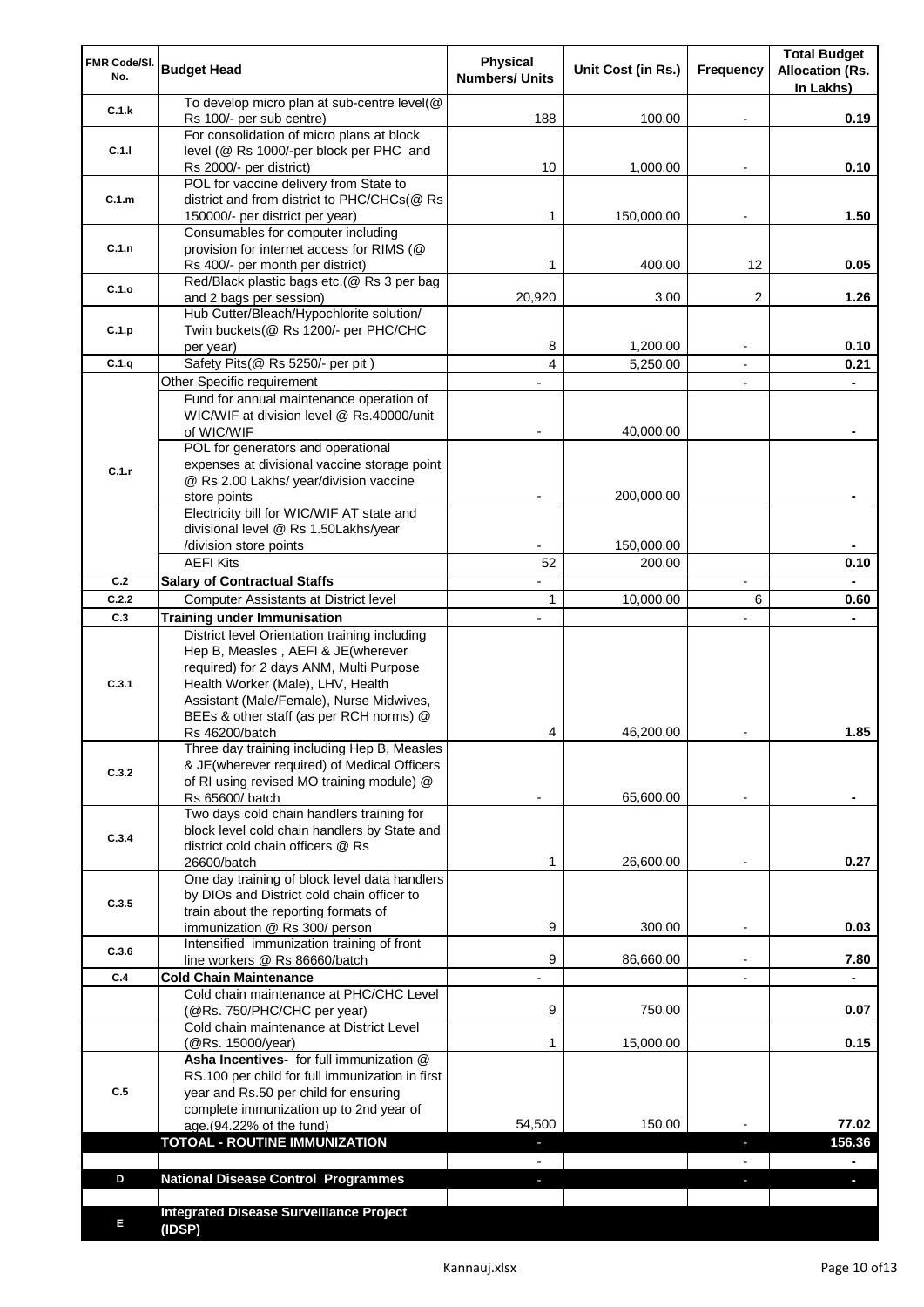| FMR Code/SI.<br>No. | <b>Budget Head</b>                                                                   | <b>Physical</b><br><b>Numbers/ Units</b> | Unit Cost (in Rs.) | Frequency | <b>Total Budget</b><br><b>Allocation (Rs.</b><br>In Lakhs) |
|---------------------|--------------------------------------------------------------------------------------|------------------------------------------|--------------------|-----------|------------------------------------------------------------|
| E.1                 | Operational Costs (Rs. 25000/0 per Month)<br>including 10 Medical Colleges           |                                          |                    |           | 3.00                                                       |
| E.2                 |                                                                                      |                                          |                    |           |                                                            |
|                     | Remuneration for Contractual Human Resource                                          |                                          |                    |           |                                                            |
| E.2.1               | Epidemiologist (Rs. 27500-44000)                                                     |                                          |                    |           | 3.96                                                       |
| E.2.2               | Microbiologist (Rs. 27500-44000)                                                     |                                          |                    |           |                                                            |
| E.3.2               | Data Manager (Rs. 18000 per Mth)                                                     |                                          |                    |           | 1.62                                                       |
| E.3.3               | Data Entry Operator (Rs. 11000/mth)                                                  |                                          |                    |           | 0.99                                                       |
|                     | <b>Training</b>                                                                      |                                          |                    |           |                                                            |
|                     | Medical Officers (3 days) @ Rs 50000 /                                               |                                          |                    |           |                                                            |
| E.8                 | Batch, for one batch<br>Hospital Pharmacists/Nurses Training (1                      |                                          |                    |           | ۰                                                          |
|                     | day) @ Rs.38000 / Batch for 1 batch                                                  |                                          |                    |           |                                                            |
|                     | One Day Training of Medical College Doctors                                          |                                          |                    |           |                                                            |
| E.8                 | Costs on account of Newly Formed Districts                                           |                                          |                    |           |                                                            |
|                     | <b>TOTAL-IDSP</b>                                                                    |                                          |                    |           | 9.57                                                       |
|                     |                                                                                      |                                          |                    |           |                                                            |
|                     | <b>National Vector Borne Disease Control</b>                                         |                                          |                    |           |                                                            |
| F                   | Programme (NVBDCP)                                                                   |                                          |                    |           |                                                            |
| F.1.1               | <b>Malaria</b>                                                                       |                                          |                    |           | $\overline{\phantom{0}}$                                   |
| F.1.1.b             | <b>ASHA Incentives</b>                                                               |                                          |                    |           | 1.25                                                       |
|                     | Monitoring, Evaluation & Supervision &                                               |                                          |                    |           |                                                            |
| F.1.1.d             | Epidemic preparedness including mobility                                             |                                          |                    |           | 0.85                                                       |
| F.1.1.e             | IEC/BCC                                                                              |                                          |                    |           | 0.42                                                       |
| F.1.1.g             | <b>Training/Capacity Building</b>                                                    |                                          |                    |           | 0.25                                                       |
|                     | Sub Total - Malaria                                                                  |                                          |                    |           | 2.77                                                       |
| F.1.2               | Dengue & Chikungunya                                                                 |                                          |                    |           |                                                            |
|                     |                                                                                      |                                          |                    |           |                                                            |
| F.1.2.a(iⅈ)         | Strengthening Surveillance for Apex Referral<br>Lab & Sentinel Surveillance Hospital |                                          |                    |           |                                                            |
| F.1.2.c             | Monitoring/Supervision and Rapid Response                                            |                                          |                    |           | 0.20                                                       |
| F.1.2.d             | <b>Epidemic Preparedness</b>                                                         |                                          |                    |           | 0.05                                                       |
| F.1.2.e             | Case Management                                                                      |                                          |                    |           | 0.10                                                       |
| F.1.2.f             | Vector Control And Environmental<br>Management                                       |                                          |                    |           |                                                            |
| F.1.2.g             | IEC/ BCC for Social Mobilization                                                     |                                          |                    |           | 0.10                                                       |
| F.1.2.i             | Training/ Workshop                                                                   |                                          |                    |           | 0.10                                                       |
|                     | Sub Total - Dengue & Chikungunya                                                     |                                          |                    |           | 0.55                                                       |
| F.1.3               | <b>AES/JE</b>                                                                        |                                          |                    |           |                                                            |
|                     | Strengthening of Sentinel sites which will                                           |                                          |                    |           |                                                            |
| F.1.3.a             | include Diagnostics and Case Management,                                             |                                          |                    |           |                                                            |
|                     | supply of kits by Gol                                                                |                                          |                    |           |                                                            |
| F.1.3.b             | IEC / BCC Activities & printing material                                             |                                          |                    |           |                                                            |
|                     | pertaining to JE / AES<br>Capacity Building in case management of                    |                                          |                    |           |                                                            |
| F.1.3.c             | Medical Officer and paramedical from                                                 |                                          |                    |           |                                                            |
|                     | PHC/CHC at district level.                                                           |                                          |                    |           |                                                            |
| F.1.3.d             | Monitoring and supervision                                                           |                                          |                    |           |                                                            |
|                     | Procurement of Insecticides (Technical                                               |                                          |                    |           |                                                            |
| F.1.3.e             | Malathion)                                                                           |                                          |                    |           |                                                            |
| F.1.3.f             | Thermal Fog Machine (Small) @ 0.85                                                   |                                          |                    |           |                                                            |
|                     | lac/machine                                                                          |                                          |                    |           |                                                            |
|                     | Operational cost for Malathion fogging (As                                           |                                          |                    |           |                                                            |
| F.1.3.g             | per Availability of 3 MT Technical Malathion<br>per district)                        |                                          |                    |           |                                                            |
|                     | Paediatric ICU Establishment and HR &                                                |                                          |                    |           |                                                            |
| $F.1.3.$ j          | operational cost for Paediatric ICU in                                               |                                          |                    |           |                                                            |
|                     | <b>Endemic Districts</b>                                                             |                                          |                    |           |                                                            |
|                     | ASHA Insentivization for sensitizing                                                 |                                          |                    |           |                                                            |
| F.1.3.k             | community                                                                            |                                          |                    |           |                                                            |
|                     | Sub Total - AES/JE                                                                   |                                          |                    |           |                                                            |
| F.1.4               | <b>Lymphatic Filariasis</b>                                                          |                                          |                    |           |                                                            |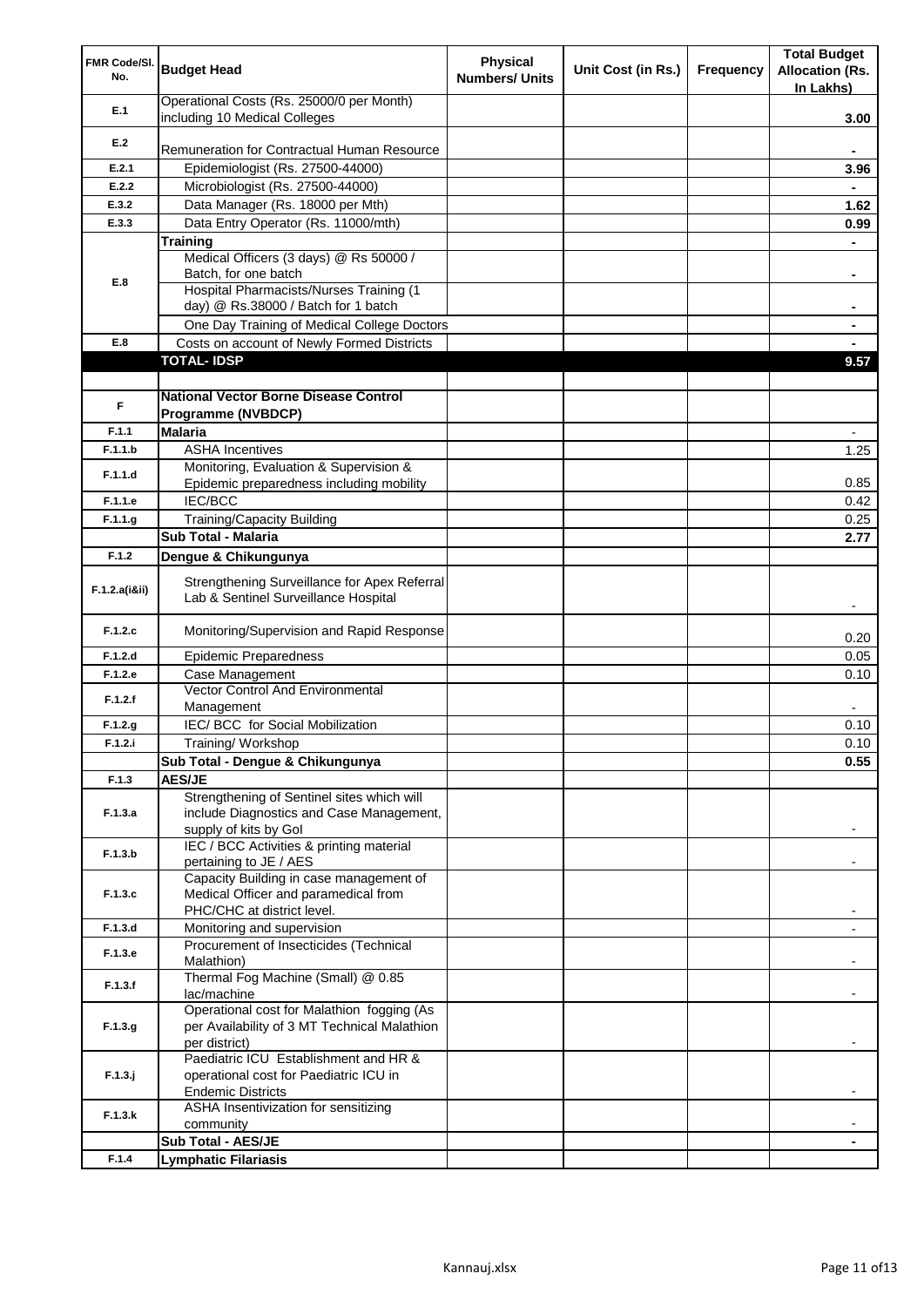| FMR Code/SI.<br>No. | <b>Budget Head</b>                                                                                                                                                                                                                                                    | <b>Physical</b><br><b>Numbers/ Units</b> | Unit Cost (in Rs.) | Frequency      | <b>Total Budget</b><br><b>Allocation (Rs.</b><br>In Lakhs) |
|---------------------|-----------------------------------------------------------------------------------------------------------------------------------------------------------------------------------------------------------------------------------------------------------------------|------------------------------------------|--------------------|----------------|------------------------------------------------------------|
| F.1.4.a             | State Task Force, STAC Meeting, printing<br>forms & register/ Mobility support, district<br>coordination meeting, sensitization of media<br>etc., Morbidity management, monitoring &<br>supervision and mobility support for Rapid<br>response including Line listing |                                          |                    |                | 2.70                                                       |
| F.1.4.b             | Micro Filaria Survey                                                                                                                                                                                                                                                  |                                          |                    |                | 0.49                                                       |
| F.1.4.c             | Post MDA Assessment by medical colleges<br>(Govt, & Private)/ ICMR institutions                                                                                                                                                                                       |                                          |                    |                | 0.14                                                       |
| F.1.4.d             | Training / Sensitization of district level<br>officers on ELF & Drug Distributors /<br>Peripheral health workers                                                                                                                                                      |                                          |                    |                | 1.80                                                       |
| F.1.4.e             | Specific IEC/ BCC at State, districts, PHC,<br>Sub Centre & village lable VHSC/GKs                                                                                                                                                                                    |                                          |                    |                | 1.00                                                       |
| F.1.4.f             | Honorarium for Drug Distributors including<br>ASHA & Supervisors involve in MDA                                                                                                                                                                                       |                                          |                    |                | 3.50                                                       |
| F.1.4.h.ii          | M.F.Survey in Non Endemic districts                                                                                                                                                                                                                                   |                                          |                    |                |                                                            |
|                     | Sub Total - Lymphatic Filariasis                                                                                                                                                                                                                                      |                                          |                    |                | 9.63                                                       |
| F.1.5<br>F.1.5      | Kalazar<br>Case Search/ Camp Approach                                                                                                                                                                                                                                 |                                          |                    |                |                                                            |
| F.1.5.a             | Spray Pumps & Accessories                                                                                                                                                                                                                                             |                                          |                    |                |                                                            |
| F.1.5.b             | Operational Cost for Spray including Spray<br>Wages & Pending liability of spray wages                                                                                                                                                                                |                                          |                    |                |                                                            |
| F.1.5.c             | Mobility / P.O.L./ Supervision                                                                                                                                                                                                                                        |                                          |                    |                |                                                            |
| F.1.5.d             | Monitoring & Evaluation                                                                                                                                                                                                                                               |                                          |                    |                |                                                            |
| F.1.5.e/<br>F.1.5.f | Training for Spraying /IEC/<br>BCC/Advocacy/Incentive to ASHA/Loss of<br>Wages                                                                                                                                                                                        |                                          |                    |                |                                                            |
|                     | Sub Total - Kalazar                                                                                                                                                                                                                                                   |                                          |                    |                |                                                            |
|                     | <b>Cash grant for Decentralized commodities</b>                                                                                                                                                                                                                       |                                          |                    |                |                                                            |
|                     | for Malaria + Filaria F.6                                                                                                                                                                                                                                             |                                          |                    |                |                                                            |
| F.6(a,b,c,k)        | Drugs (Chloroquine, Primaquine 2.5/7.5mg)<br>and ACT                                                                                                                                                                                                                  |                                          |                    |                | 0.30                                                       |
| F.6.f<br>F.6.h      | D.E.C.<br>Dengue NS 1 antigen Kit                                                                                                                                                                                                                                     |                                          |                    |                | 4.98<br>0.05                                               |
|                     | Larvicidal (Temephos, Bti(AS)/Bti (wp)(for                                                                                                                                                                                                                            |                                          |                    |                |                                                            |
| F.6.i               | polluted and non polluted water)                                                                                                                                                                                                                                      |                                          |                    |                | 0.40                                                       |
|                     | <b>Sub Total- Dec.Commodities</b>                                                                                                                                                                                                                                     |                                          |                    |                | 5.73                                                       |
|                     | <b>TOTAL-NVBDCP</b>                                                                                                                                                                                                                                                   |                                          |                    |                | 18.68                                                      |
|                     | <b>National Leprosy Eradication</b>                                                                                                                                                                                                                                   |                                          |                    |                |                                                            |
| G                   | Programme(NLEP)                                                                                                                                                                                                                                                       |                                          |                    |                |                                                            |
| G.1                 | <b>Case Detection and Management</b>                                                                                                                                                                                                                                  |                                          |                    |                |                                                            |
|                     | Specific Plan for high endemic blocks of low<br>endemic districts                                                                                                                                                                                                     |                                          |                    |                |                                                            |
| G.1.1               |                                                                                                                                                                                                                                                                       |                                          |                    |                |                                                            |
|                     | No. of High endemic blocks in Low endemic<br>Districts (ANCDR more than 10)                                                                                                                                                                                           |                                          |                    |                |                                                            |
|                     | House to House Visit by Search team                                                                                                                                                                                                                                   |                                          |                    | $\blacksquare$ | ۰                                                          |
|                     | Confrmaton of suspect                                                                                                                                                                                                                                                 |                                          |                    |                | ۰                                                          |
| G.1.2               | Intensive IEC Activity<br><b>Services in Urban services</b>                                                                                                                                                                                                           |                                          |                    |                | ۰<br>$\blacksquare$                                        |
|                     | Urban Project 2 Mega cities, 2 medium City<br>2, 8 Medium City 1, 40 Townships                                                                                                                                                                                        |                                          |                    |                | 1.14                                                       |
| G.1.3               | <b>ASHA involvement</b>                                                                                                                                                                                                                                               |                                          |                    |                |                                                            |
|                     | <b>ASHA Sensitization</b>                                                                                                                                                                                                                                             |                                          |                    |                | 0.149                                                      |
|                     | <b>ASHA Incentive for Services</b>                                                                                                                                                                                                                                    |                                          |                    |                | 0.200                                                      |
| G.1.4               | <b>Materials &amp; Supplies</b>                                                                                                                                                                                                                                       |                                          |                    |                |                                                            |
|                     | Supportive Drugs & Dressing materials<br>Laboratory reagents and equipments                                                                                                                                                                                           |                                          |                    |                | 0.40                                                       |
|                     | scalpels etc.                                                                                                                                                                                                                                                         |                                          |                    |                | 0.08                                                       |
|                     | Printing works                                                                                                                                                                                                                                                        |                                          |                    |                | 0.13                                                       |
| G.1.5               | <b>NGO Services</b>                                                                                                                                                                                                                                                   |                                          |                    |                | $\blacksquare$                                             |
| G.2                 | <b>DPMR</b>                                                                                                                                                                                                                                                           |                                          |                    |                | $\blacksquare$                                             |